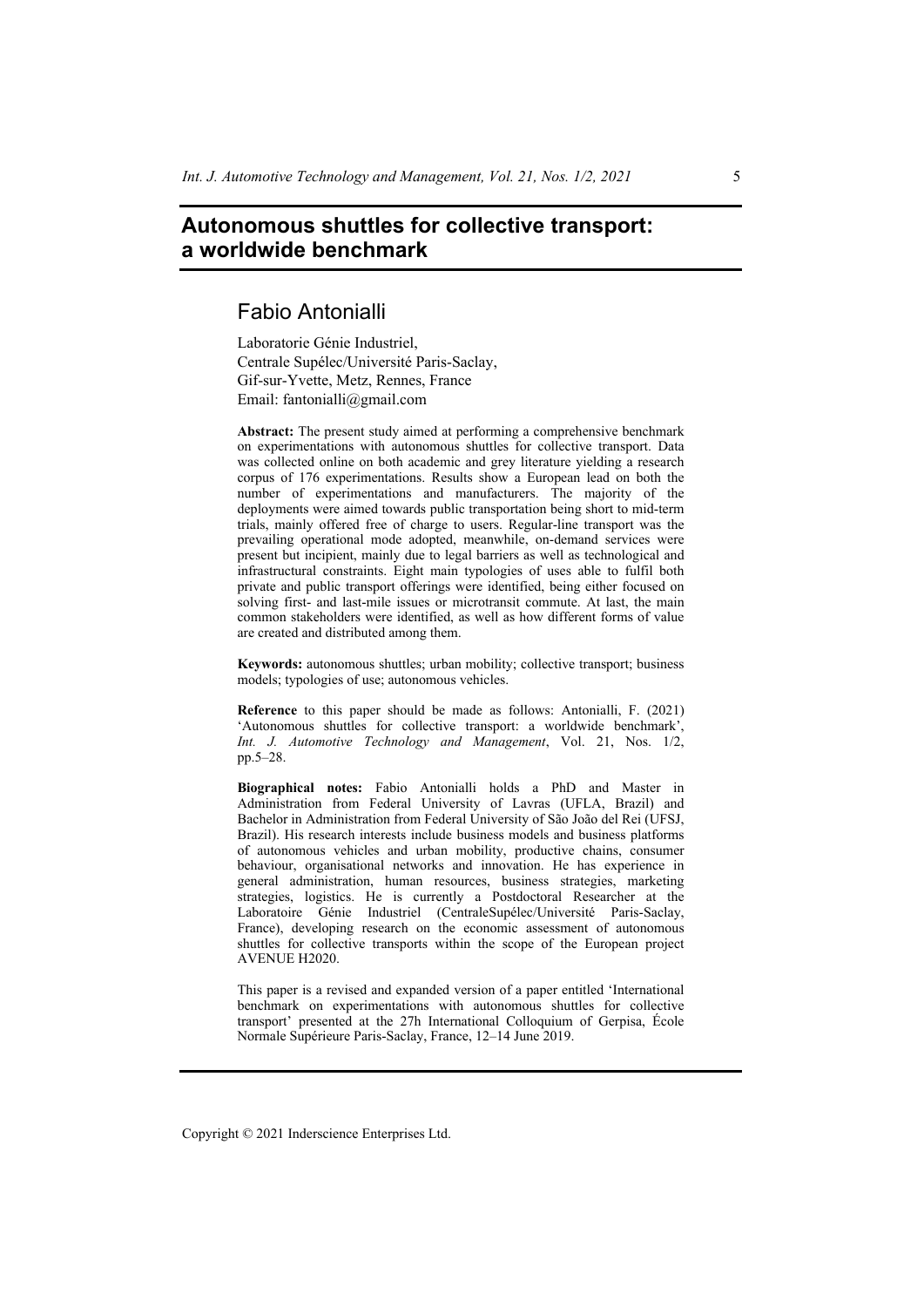## **1 Introduction**

With over 55% of the world's population currently living in urban areas and with estimates that this number will rise to 68% by 2050 (United Nations, 2018; European Commission, 2017), mobility has become a key factor affecting citizens' well-being and life-quality.

On one hand, mobility ensures prosperity and social cohesion as well as influences on where people work and live, and consequently, how they commute (Melis et al., 2015; ITF, 2015). On the other, by considering our highly motorised and car-reliant society, urban mobility is also a source of major problems in urban areas, such as: congestion, air pollution, noise and several other externalities associated with moving people and goods around.

As a consequence, cities around the world are coming to terms with the numerous threats posed by these challenges (Clausen, 2017), and are coming to the realisation that they may need to spearhead efforts to develop more sustainable transportation systems (Pancost, 2016; Rosenzweig et al., 2010).

In recent years, innovations in technology and digitalisation have had a great impact on designing sustainable mobility concepts to counteract this trend (Alazzawi et al., 2018). For the authors, on-demand mobility services, automated driving, dynamic pricing algorithms, and vehicle electrification will change the way people experience mobility. Thereby, even an industry as robust and consolidated as the automotive one, could be disrupted by innovations in technology and digitalisation – as the example of several consolidated industries that were disrupted, such as: Kodak vs. digital cameras; Blockbuster vs. Netflix; encyclopaedia Britannica vs. Wikipedia; hotels vs. Airbnb, and so on (Parker et al., 2016).

Furthermore, according to Attias (2017), this possible revolution of urban areas would mainly occur through the arrival of autonomous cars, minibuses, and shuttles, thus building a new paradigm of urban mobility and smart cities.

On the one hand, there is a growing research stream who advocates that such vehicles would facilitate driving; increase road safety; reduce emissions of pollutants (by being electric); reduce traffic jams; as well as would allow drivers to choose to do different things other than driving. Thus, access to fully automated vehicles would also improve mobility for those who cannot or do not want to drive, improving their quality of life (Attias, 2017; Enoch, 2015; Schellekens, 2015; Schreurs and Steuwer, 2015; Poorsartep, 2014). As a result, AVs can provide significant economic, environmental and social benefits (Mutz et al., 2016; Fagnant and Kockelman, 2015).

On the other hand, there is a solid stream of research that questions those promised benefits of vehicular automation. From the technology standpoint there is still a long way to maturity and reliability of autonomous driving technologies, given that no AVs are currently on the level 5 automation proposed by SAE (2016); current AVs require constant human monitoring and intervention and are prone to sudden harsh breaks and speed limitations. There are also many security and reliability issues still to be solved, as well as it is yet unknown the possible impacts of autonomous driving on mobility behaviours and human-machine interactions (Schreurs and Steuwer, 2015; Schellekens, 2015). Not to mention past accidents with self-driving cars (Lubben, 2018; Green, 2018) and shuttles (England, 2020; Krok, 2019) not only put to the test the safety and reliability of AVs but also delay their further market deployment.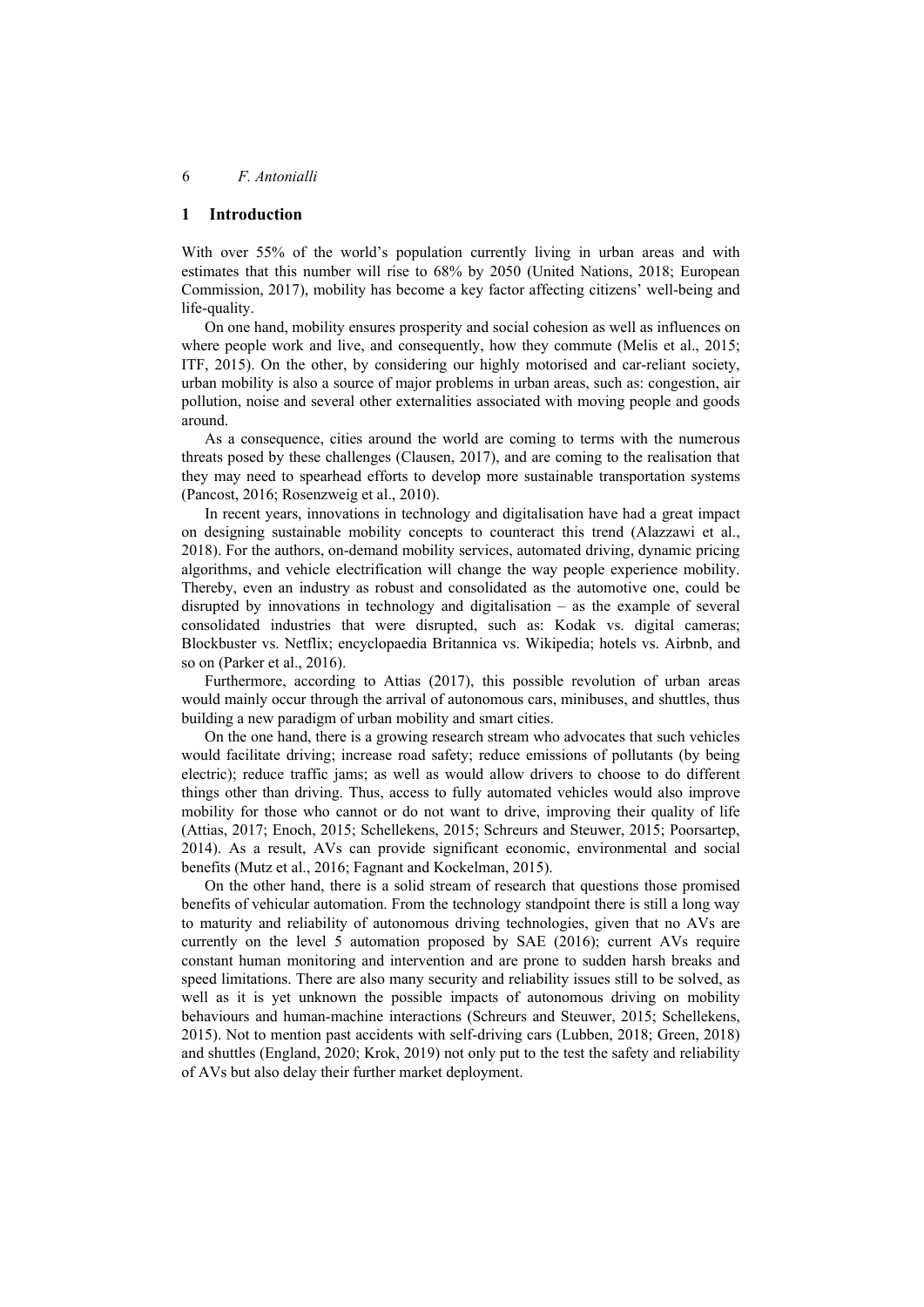Furthermore, issues with autonomous driving go beyond the technology itself, there are still many uncertain aspects regarding consumer acceptance as well as regulatory and liability frameworks (Pakusch et al., 2018; Fagnant and Kockelman, 2015). Not to mention that it is still complex to understand how life will be affected by this disruptive innovation, in a sense that the timing, scale, and direction of the AVs' impacts are uncertain and the opportunities to influence investment decisions and future business models are limited (Guerra, 2015; Cavazza et al., 2019; Gandia et al., 2018).

Thereby, Mira-Bonnardel and Attias (2018) agree that fleets of autonomous cars will not be seen on the roads right away. For the authors, it is likely that fully AVs may firstly be authorised for collective transportation, thus offering a solution for larger cities that struggle to provide adequate public transport to support their residents' needs.

As pointed out by Harris (2018), the emergence of autonomous shuttles for collective transport (ASCTs) promise to harness connected automated vehicles to enable mobility-as-a-service (MaaS) schemes, since their main goal is to fulfill the first- and last-mile requirements as well as microtransit for city centres, central business districts, university campuses, airports, shopping malls, hospitals, etc.

With that, a significant group of entrants have been deploying pilot projects with ASCTs (Mira-Bonnardel and Attias, 2018; Clausen, 2017), among those, two companies have been at the forefront of these demonstrations: Navya and EasyMile. Both French-based companies deserve much credit for the way that they are promoting the advantages of these shuttles, setting the bar for the industry to start (Harris, 2018). Still according to the author, there is still much to learn about the operation ASCTs from both policy and regulation perspective as well as regarding business models and consumer acceptance. Thus, one way to address these questions and overcome these challenges and limitations is through further tests and experiments which allows improvements and advances in technical and navigation aspects of the technology, as well as brings AVs closer to the reality of the cities, allowing a better understanding and possible acceptance by the users and also allows advances in legal and safety aspects.

Thereby, the following guiding questions emerged: how have the experimentations with ASCTs been configured across the world? Are we experiencing a shift in urban public transportation? Thus, considering that information regarding the scope of ASCTs' implementations is still scarce, non-structured and pulverised, the present study aimed at answering those questions by performing a comprehensive benchmark on experimentations with ASCT worldwide.

In order to achieve this objective it was sought to:

- 1 extensively identify experimentations with ASCTs around the world, highlighting the most relevant shuttle manufacturers as well as countries and cities with most deployments
- 2 propose a relevant typology of uses for ASCTs by evidencing the nature of the deployed experimentations, revenue models, the prevailing business models of the offered services and, their classification within urban transport
- 3 identify the main stakeholders involved and how different forms of value are created and distributed among them.

This paper is a parallel study alongside the AVENUE project. The autonomous vehicles to evolve to a new urban experience project (AVENUE), is an EU funded project that started on 1 May 2018 that will last for 48 months (the project has received funding from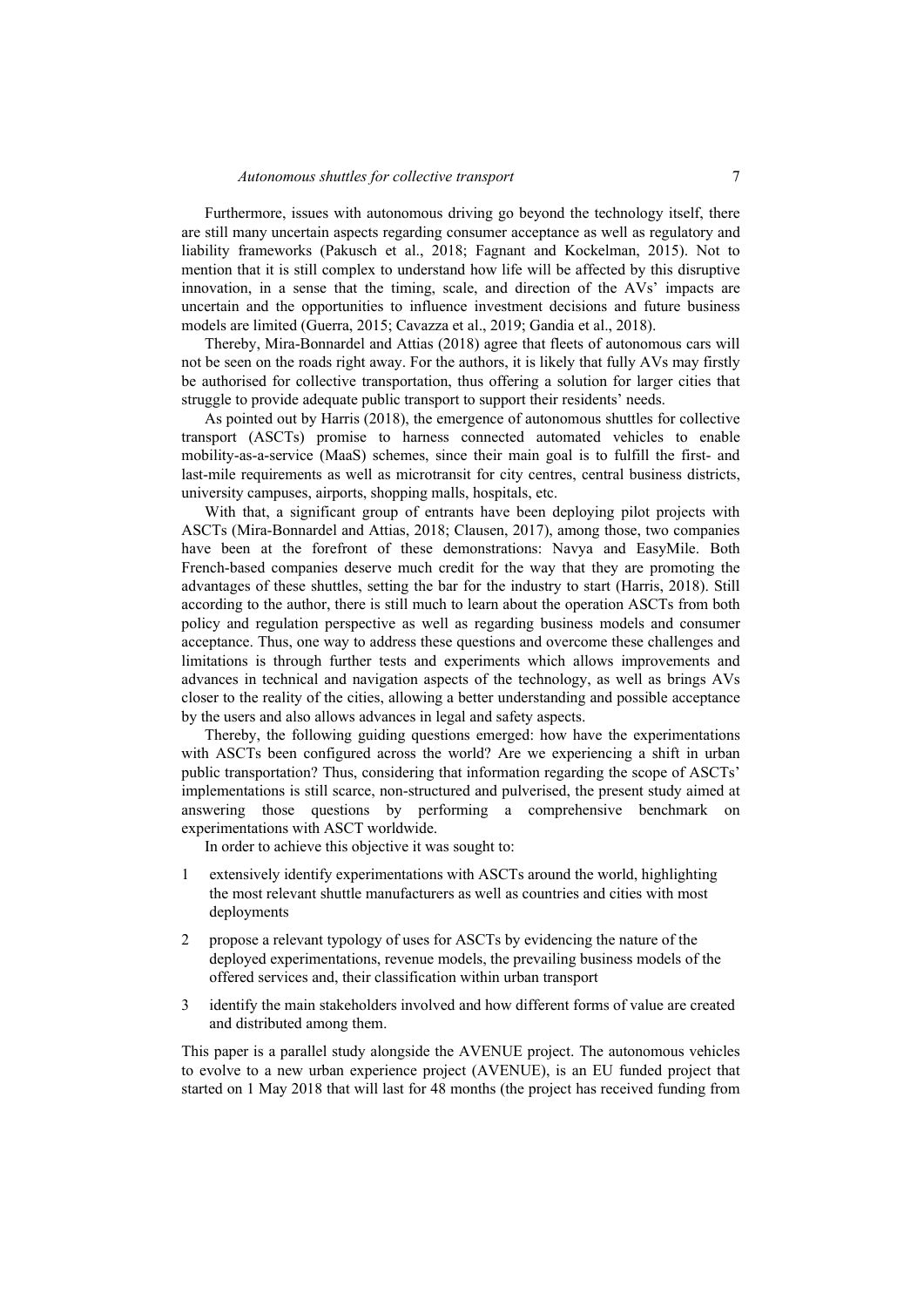the European Union's Horizon 2020 research and innovation program under grant agreement No. 769033). AVENUE aims to design and carry out full-scale demonstrations of urban transport automation by deploying, for the first time worldwide, fleets of ASCTs on mixed-traffic conditions. Providing innovative services, like door-to-door and multimodal transportations, in low to medium demand areas of 4 European demonstrator cities: Geneva, Lyon, Copenhagen, and Luxembourg (AVENUE, 2018).

The results and findings presented in this paper are adequate for the IJATM readers by presenting an original benchmark on experimentations with ASCTs focusing on the macro context of industrial organisation and business management, rather than on pure technical and engineering topics.

Besides this introduction, the present paper is structured as follows. Section 2 presents the research methodology, explaining the necessary steps to perform the benchmark. Section 3 presents and discusses the results following the specific objectives order. Finally, in Section 4, the concluding remarks are presented, summarising the main findings and highlighting the possibilities for future research.

## **2 Methodology**

With the aim of drawing a comprehensive benchmark on experimentations with ASCTs worldwide, the research design adopted in the present study was characterised as qualitative and quantitative of exploratory and descriptive nature (Gil, 2008; Malhotra, 2001). As a starting point for the experimentations' query, the most relevant and up-to-date benchmark publications (by the time this study was written) were taken as references:

- *Hottentot et al. (2015): experiments on autonomous and automated driving*. This report written for ANWB The Hague, listed a range of experimentations with AVs for passengers transport (individual and collective) in 20 countries worldwide.
- Charlet and Chaufrein (2017): *benchmark des experimentations vehicules autonomes et connectes*. Written as a working package for MOV'EO – project TEVAC, the authors listed 64 experimentations worldwide involving autonomous cars and autonomous shuttles for both passengers (individual and collective) and cargo transport.
- Bloomberg Group (2017): *Bloomberg aspen initiative on cities and autonomous vehicles*. It consists of an interactive world map, containing the world's first inventory of how cities around the globe are preparing for the arrival of AVs.
- Mira-Bonnardel and Attias (2018): *the autonomous vehicle for urban collective transport: disrupting business models embedded in the smart city revolution.* In this conference paper presented on the 26th GERPISA International Colloquium, the authors discussed the advances on the development of autonomous public transportation worldwide, listing 6 shuttle manufacturers in the field (newcomers) and highlighted the European project AVENUE H2020.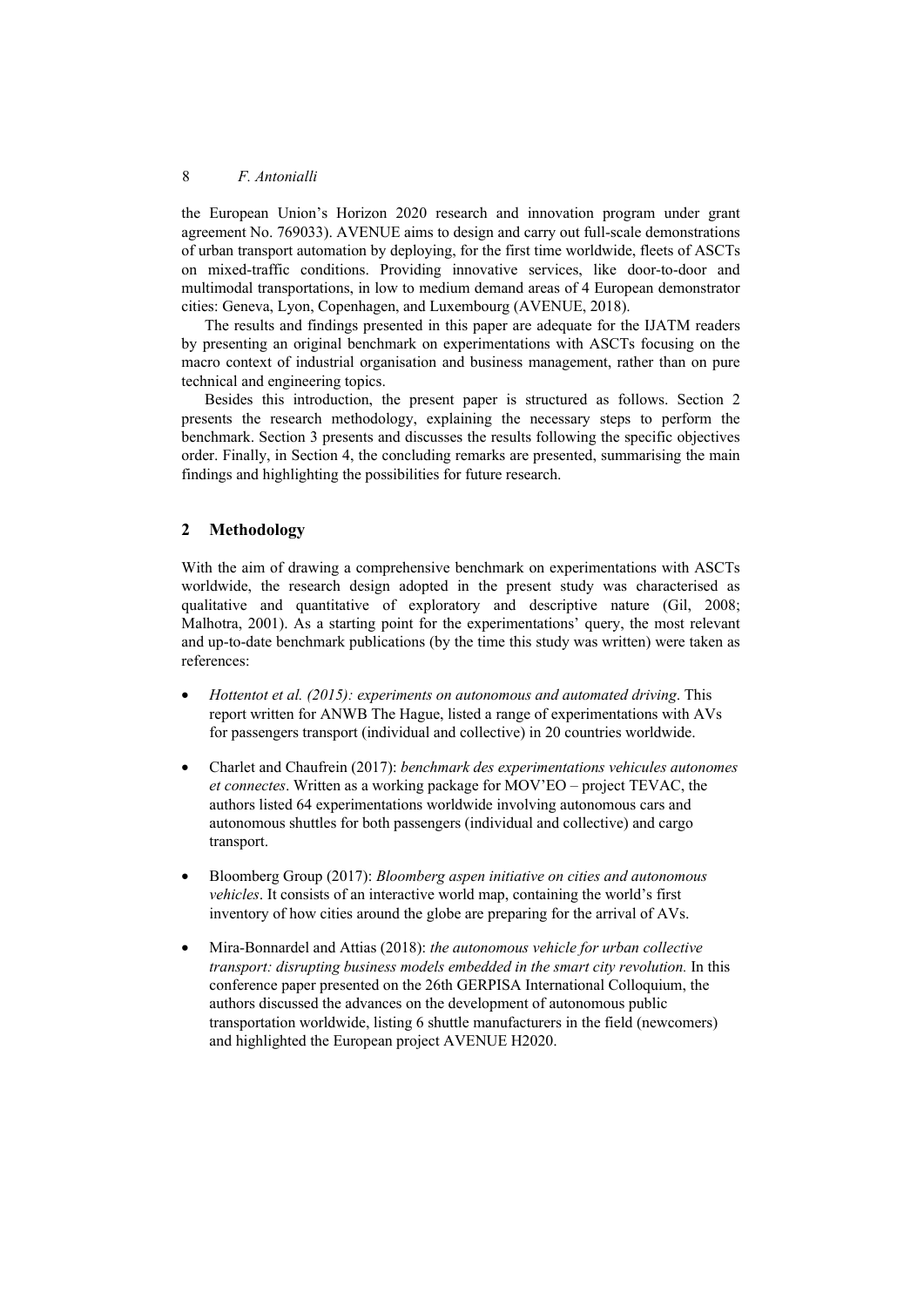Based on the aforementioned works, snowball sampling technique (Penrod et al., 2003) was used in order to continue collecting data on both academic and grey literature (both on structured and non-structured data). The online query was carried out from September 3rd to September 18th 2018, and updated from November 4th to November 8th 2019 on both Google and on academic databases (Web of Science, Science Direct, Scopus and, Google Scholar). Saturation criterion was used as a stopping point for data collection (Fontanella et al., 2008). The research corpus consisted of 176 experimentations worldwide with ASCTs. It is important to emphasise that this work represents the reality of the experimentations in the specific temporal context of the data collection. That is, between the years 2018 and 2020, where the autonomous vehicles currently being tested were among levels 3 and 4 of automation (SAE, 2016) and, the current legislation required the presence of a human operator on-board (to retrieve control whether automation failed) and, both speed and operating environments were controlled and limited by respective local regulations.

Furthermore, it is worth noting that different from what was carried out by Charlet and Chaufrein (2017) and Hottentot et al. (2015), it was not in the scope of this study to consider the experiments with driverless cars (up to five occupants) such as the trials provided by Waymo; Uber and Lyft, neither it was considered experiments regarding autonomous vans or trucks for cargo deliveries.

Next, data was structured and analysed via descriptive qualitative analysis (Kim et al., 2016; Sanderlowski, 2000, 2010) and descriptive statistics (such as: frequency distribution, means, and cross tabulations).

#### **3 Results and discussion**

#### *3.1 Worldwide experimentations with autonomous vehicles for collective transport*

With the aim of covering as extensively as possible the experiments with Autonomous Vehicles for Public Transport worldwide, this research was not limited to the current (ongoing) experimentations; in this sense, finished projects, as well as projects yet to be started were also considered in the sample.

By the end of our data collection in November 2019 a total of 176 experimentations were identified, of which 104 had already been finished, 57 were currently running and 15 were still yet to start. These 176 projects unfold in 142 cities spread over 32 countries around the world enabled by 20 different autonomous shuttles manufacturers. Figure 1 depicts the geographical dispersion of the projects worldwide.

It is interesting to note that from the data collected in 2018, 33.7% of the total of experiments were ongoing projects, and for the second round of data collection these number changed slightly to 32.4%. However for projects yet-to-start, the total percentage in 2018 was of 12% and that number fell to 8.52% one year later. Furthermore, the number of long-term trial projects rose from 69.23% in 2018 to 80.69% in 2019. Those findings indicates a sense of urgency and proactivity of the involved stakeholders to put in place more quickly and efficiently long-term deployments with autonomous shuttles, bringing the paradigm shift on urban mobility closer to the present reality.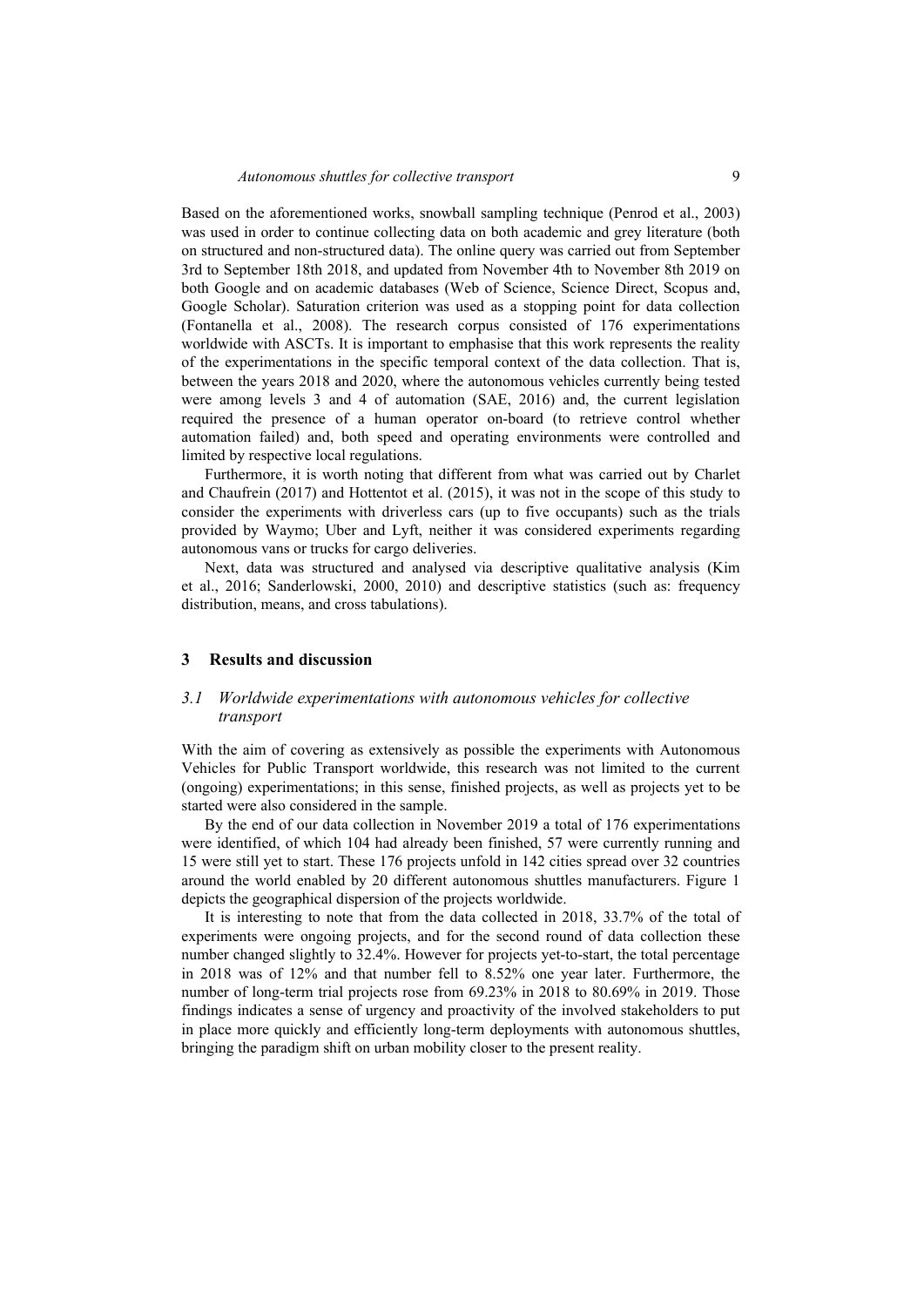

**Figure 1** Autonomous shuttles experimentations worldwide (see online version for colours)

*Source:* Research data

As shown by Figure 1 and detailed in Table 1, Europe is on the lead regarding the number of experimentations. Out of the 32 countries present in our sample, the continent holds 20 that together comprise 101 of the 176 projects (a total of 57.39%), more than half of all experimentations. Such figures may be explained by the fact that the continent is also on the lead when it comes to the number of manufacturers (Table 2) and also currently holds 17 projects related to vehicular automation funded by the European Commission programme Horizon 2020 (European Commission, 2020). However, future studies are needed to better understand and validate the reason for such European leadership.

Next, comes North America, represented by Canada and the United States with a total of 36 experimentations (20,45%), followed by Asia, with 8 countries and 23 projects (13.07%) and Oceania with 2 countries and 16 projects (9.09%). To date, South America and Africa did not present any experimentation with ASCTs.

These results are consonant with the findings by Charlet and Chaufrein (2017) and Hottentot et al. (2015), demonstrating the representativeness of Europe on advancing R&D for autonomous technology deployment as well as the interest of several countries in the continent to approve measures for testing and certifying AVs on public roads (such as: Germany; France; England, Switzerland, among others). The same goes for Asia (especially Japan and China), North America (mainly the US) and Oceania (mainly Australia).

It is also important to highlight the significant advance in the number of experimentations over the approximate one-year interval between the two sets of data collection in our sample. The initial data collected on September 2018 yielded in 92 deployments, with the updates carried out in November 2019, this number rose to 176 deployments, a 91.3% increase.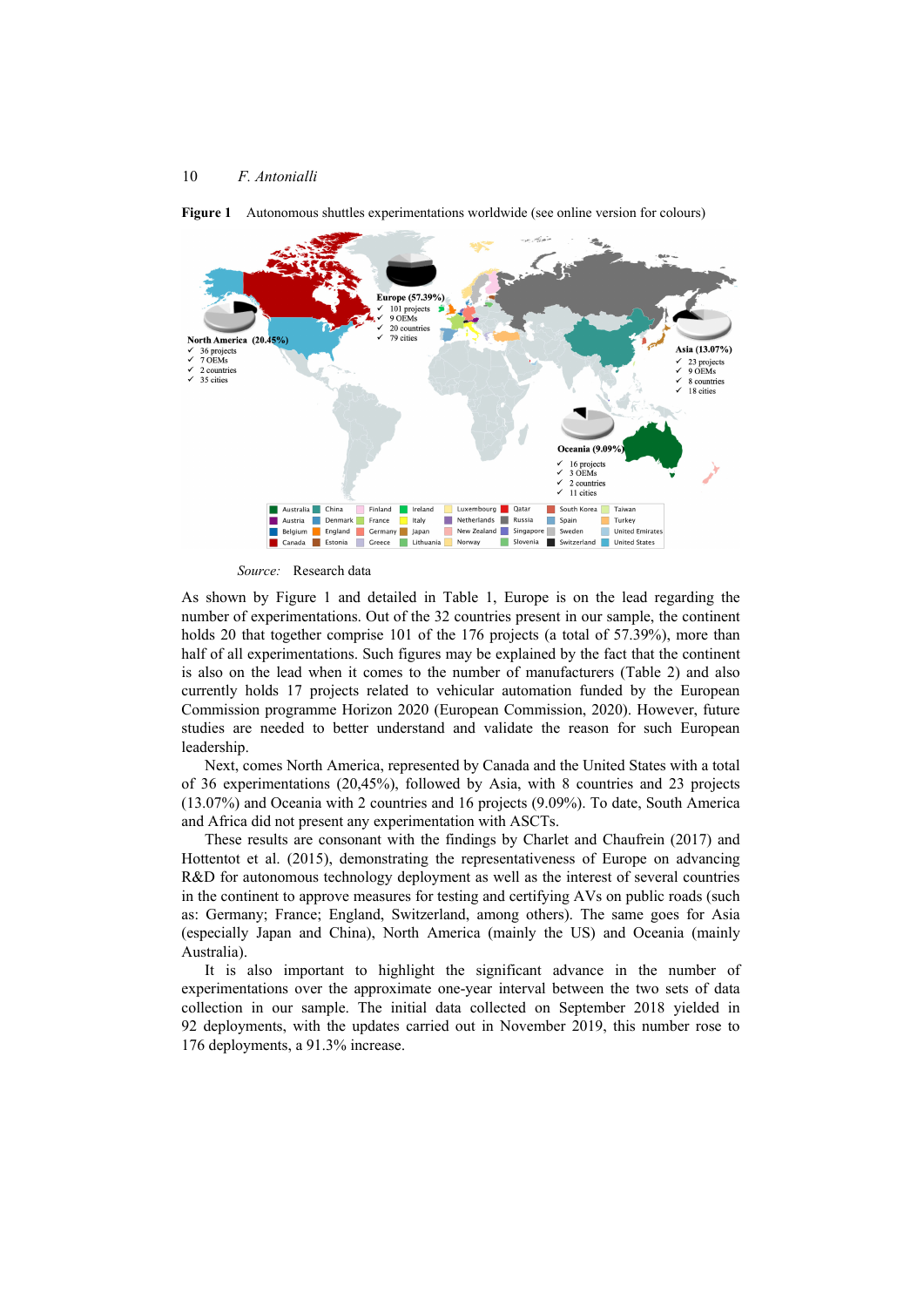|                         | City                | Country | Number of projects*     | Total                    |
|-------------------------|---------------------|---------|-------------------------|--------------------------|
| $\,1\,$                 | Koppl               | Austria | $\overline{2}$          | $\overline{4}$           |
| $\overline{c}$          | Salzburg            |         | $\,1$                   |                          |
| $\overline{\mathbf{3}}$ | Vienna              |         | $\,1$                   |                          |
| 4                       | <b>Brussels</b>     | Belgium | $\overline{2}$          | 3                        |
| 5                       | Han-sur-Lesse       |         | $\mathbf{1}$            |                          |
| 6                       | Aalborg             | Denmark | $\overline{2}$          | 5                        |
| $\boldsymbol{7}$        | Copenhagen          |         | $\,1$                   |                          |
| 8                       | Køge                |         | $\mathbf{1}$            |                          |
| 9                       | Slagelse Sygehus    |         | $\mathbf{1}$            |                          |
| $10\,$                  | London              | England | 3                       | $\overline{\mathcal{L}}$ |
| 11                      | Salford             |         | $\mathbf{1}$            |                          |
| 12                      | Tallinn             | Estonia | $\overline{2}$          | $\overline{2}$           |
| 13                      | Espoo               | Finland | $\mathbf{1}$            | $\tau$                   |
| 14                      | Helsinki            |         | $\overline{\mathbf{4}}$ |                          |
| 15                      | Tamper              |         | $\mathbf{1}$            |                          |
| 16                      | Vantaa              |         | $\mathbf{1}$            |                          |
| 17                      | Boulogne-sur-Mer    | France  | $\mathbf{1}$            | 29                       |
| 18                      | Civaux              |         | $\mathbf{1}$            |                          |
| 19                      | Clermont-Ferrand    |         | $\mathbf{1}$            |                          |
| 20                      | Dunkerque           |         | $\mathbf{1}$            |                          |
| 21                      | Fontevraud          |         | $\mathbf{1}$            |                          |
| 22                      | Issy-les-Moulineaux |         | $\mathbf{1}$            |                          |
| 23                      | La Rochelle         |         | $\mathbf{1}$            |                          |
| 24                      | Lille               |         | $\mathbf{1}$            |                          |
| 25                      | Lyon                |         | $\overline{\mathbf{3}}$ |                          |
| 26                      | Massy               |         | $\mathbf{1}$            |                          |
| 27                      | Paris               |         | $\overline{4}$          |                          |
| 28                      | Pribac              |         | $\mathbf{1}$            |                          |
| 29                      | Reims               |         | $\mathbf{1}$            |                          |
| 30                      | Rennes              |         | $\mathbf{1}$            |                          |
| 31                      | Rouen               |         | $\mathbf{1}$            |                          |
| 32                      | Rungis              |         | $\mathbf{1}$            |                          |
| 33                      | Saclay              |         | $\mathbf{1}$            |                          |
| 34                      | Sophia Antipolis    |         | $\mathbf{1}$            |                          |
| 35                      | Sorigny             |         | $\mathbf{1}$            |                          |
| 36                      | Toulouse            |         | $\mathbf{1}$            |                          |
| 37                      | Velizy              |         | $\mathbf{1}$            |                          |
| 38                      | Verdun              |         | $\mathbf{1}$            |                          |
| 39                      | Vernon              |         | $\,1$                   |                          |
| 40                      | Versailles          |         | $\,1$                   |                          |

**Table 1** Number of projects in Europe, by city and country

Notes: \*Table shows finished, running and yet to start projects.

The shaded rows are simply to emphasise the different European countries that composed the study sample, containing experiments with AVCTs.

*Source:* Research data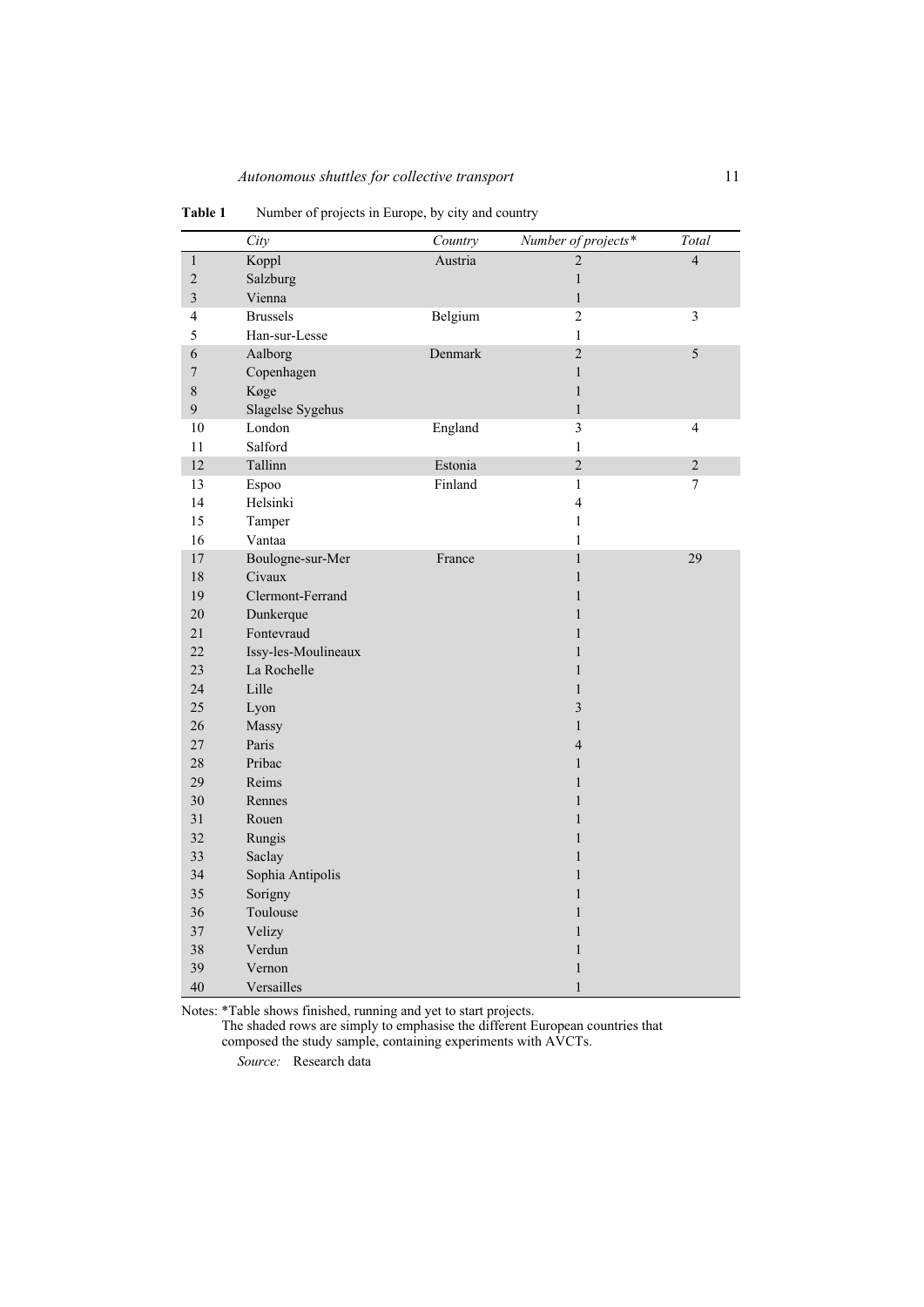|    | City                 | Country     | Number of projects | Total          |
|----|----------------------|-------------|--------------------|----------------|
| 41 | <b>Bad Birnbach</b>  | Germany     | 1                  | 12             |
| 42 | <b>Berlin</b>        |             | $\overline{3}$     |                |
| 43 | Enge-Sande           |             | $\mathbf{1}$       |                |
| 44 | Frankfurt            |             | $\overline{c}$     |                |
| 45 | Hamburg              |             | $\mathbf{1}$       |                |
| 46 | Lahr                 |             | $\mathbf{1}$       |                |
| 47 | Leipzig              |             | $\mathbf{1}$       |                |
| 48 | Renningen            |             | $\mathbf{1}$       |                |
| 49 | Sylt                 |             | $\mathbf{1}$       |                |
| 50 | Trikala              | Greece      | $\overline{2}$     | $\overline{2}$ |
| 51 | Dublin               | Ireland     | $\mathbf{1}$       | $\mathbf{1}$   |
| 52 | Oristano             | Italy       | $\mathbf{1}$       | $\mathbf{1}$   |
| 53 | Vilnius              | Lithuania   | $\mathbf{1}$       | $\mathbf{1}$   |
| 54 | Luxembourg           | Luxembourg  | $\overline{2}$     | $\overline{2}$ |
| 55 | Amsteram             | Netherlands | $\mathbf{1}$       | 6              |
| 56 | Appelscha            |             | $\mathbf{1}$       |                |
| 57 | Delft                |             | $\mathbf{1}$       |                |
| 58 | Rotterdam            |             | $\mathbf{1}$       |                |
| 59 | Scheemda             |             | $\mathbf{1}$       |                |
| 60 | Wageningen           |             | $\mathbf{1}$       |                |
| 61 | Gjovik               | Norway      | $\mathbf{1}$       | 5              |
| 62 | Kongsberg            |             | $\mathbf{1}$       |                |
| 63 | Olso                 |             | $\overline{c}$     |                |
| 64 | Stavanger            |             | $\mathbf{1}$       |                |
| 65 | Kazan                | Russia      | $\mathbf{1}$       | $\mathbf{1}$   |
| 66 | Ljubljana            | Slovenia    | 1                  | $\mathbf{1}$   |
| 67 | San Sebastian        | Spain       | $\mathbf{1}$       | $\overline{c}$ |
| 68 | Talavera de la Reina |             | $\mathbf{1}$       |                |
| 69 | Barkarby             | Sweden      | $\mathbf{1}$       | 4              |
| 70 | Gothenburg           |             | $\overline{c}$     |                |
| 71 | Stockholm            |             | $\mathbf{1}$       |                |
| 72 | Bern                 | Switzerland | $\mathbf{1}$       | 9              |
| 73 | Cossonay             |             | $\mathbf{1}$       |                |
| 74 | Fribourg             |             | $\mathbf{1}$       |                |
| 75 | Geneva               |             | $\overline{2}$     |                |
| 76 | Lausanne             |             | $\mathbf{1}$       |                |
| 77 | Neuhausen Rheinfall  |             | $\mathbf{1}$       |                |
| 78 | Sion                 |             | $\mathbf{1}$       |                |
| 79 | Zug                  |             | $\mathbf{1}$       |                |

**Table 1** Number of projects in Europe, by city and country (continued)

Notes: \*Table shows finished, running and yet to start projects.

The shaded rows are simply to emphasise the different European countries that composed the study sample, containing experiments with AVCTs.

*Source:* Research data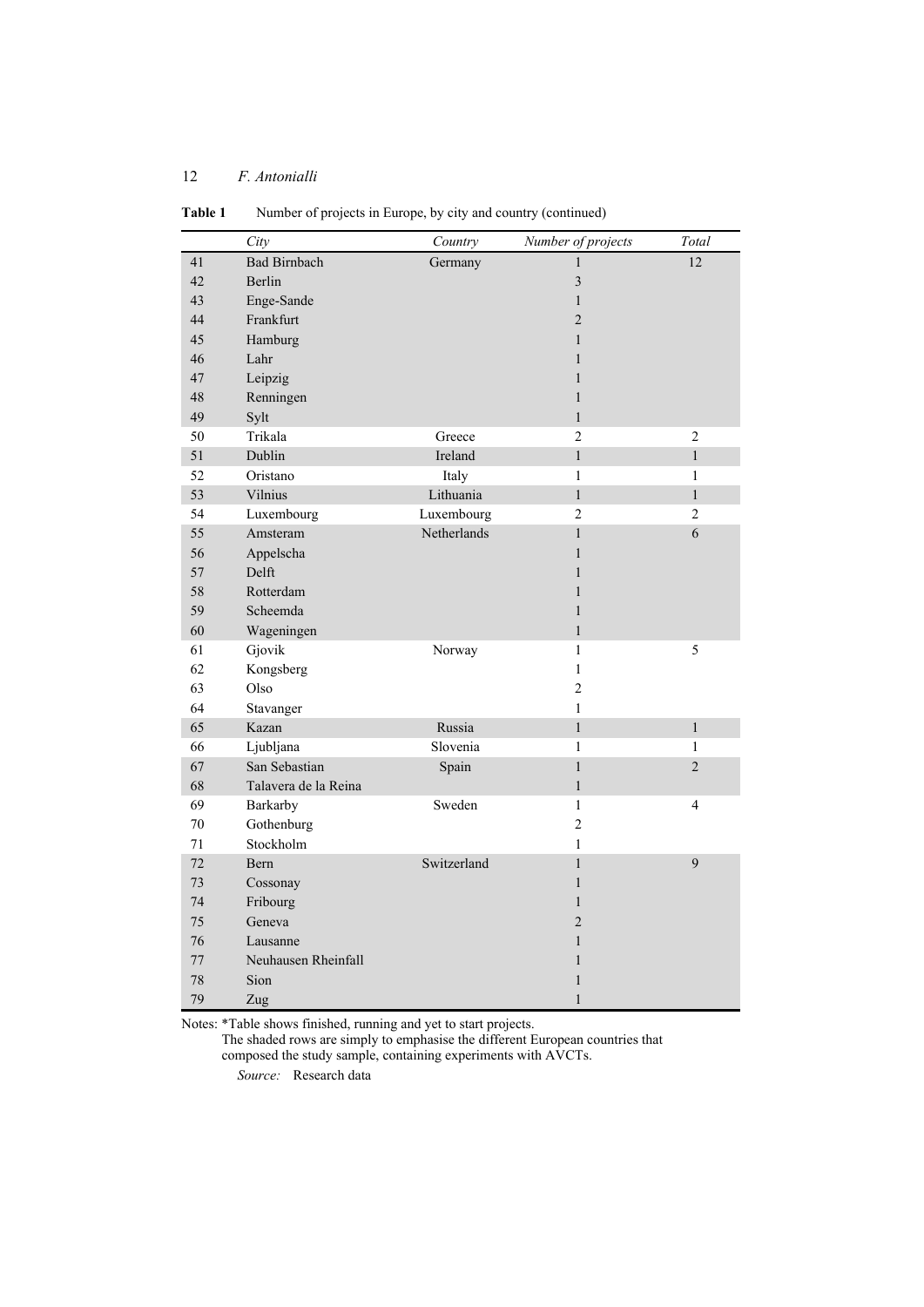It is also worth emphasising that Europe is not only ahead in the number of experimentations, but it is also on the lead regarding the representativeness of ASCTs manufacturers.

| Shuttle provider |                         | Shuttle name       | Country of<br>origin   | Experimentation |                  |                 |                |                       |
|------------------|-------------------------|--------------------|------------------------|-----------------|------------------|-----------------|----------------|-----------------------|
|                  |                         |                    |                        |                 | Finished Running | Yet to<br>start | Sum            | Total by<br>continent |
| $\mathbf{1}$     | Shenzhen Haylion        | n/a                | China                  | 1               | $\theta$         | $\theta$        | $\mathbf{1}$   | 5                     |
| $\overline{2}$   | Yutong                  | n/a                |                        | 1               | $\theta$         | $\theta$        | 1              |                       |
| 3                | <b>Hino Motors</b>      | n/a                | Japan                  | $\theta$        | $\theta$         | 1               | 1              |                       |
| $\overline{4}$   | <b>AICT</b>             | n/a                | South Korea            | 1               | $\theta$         | $\theta$        | 1              |                       |
| 5                | <b>IETT</b>             | n/a                | Turkey                 | $\Omega$        | $\Omega$         | 1               | 1              |                       |
| 6                | TRL (Greenwich)         | Harry              | England                | $\mathbf{1}$    | $\theta$         | $\theta$        | 1              | 155                   |
| $\overline{7}$   | <b>Ultra Global PRT</b> | <b>HeatrowPods</b> |                        | $\theta$        | 1                | $\theta$        | 1              |                       |
| 8                | EasyMile                | EZ10               | France                 | 56              | 23               | $\mathcal{I}$   | 80             |                       |
| 9                | Navya                   | Arma               |                        | 27              | 27               | $\overline{4}$  | 58             |                       |
| 10               | Lohr                    | <i>i</i> -Cristal  |                        | $\theta$        | $\mathbf{1}$     | 1               | $\mathcal{I}$  |                       |
| 11               | Robosoft                | n/a                |                        | $\overline{4}$  | $\theta$         | $\theta$        | $\overline{4}$ |                       |
| 12               | <b>IAV</b>              | n/a                | Germany                | $\theta$        | $\Omega$         | 1               | 1              |                       |
| 13               | 2getthere               | Parkshuttle        | <b>Netherlands</b>     | $\overline{2}$  | $\overline{2}$   | $\overline{4}$  | 8              |                       |
| 14               | Kamaz                   | <b>SHATL</b>       | Russia                 | 1               | $\theta$         | $\theta$        | 1              |                       |
| 15               | <b>HMI</b>              |                    | Ohmio LIFT New Zealand | 1               | $\theta$         | $\theta$        | $\mathbf{1}$   | $\mathbf{1}$          |
| 16               | <b>Auro Robotics</b>    | Polaris GEM        | <b>USA</b>             | $\mathbf{1}$    | $\theta$         | $\theta$        | $\mathbf{1}$   | 14                    |
| 17               | Fisker                  | Orbit              |                        | $\theta$        | $\theta$         | $\mathbf{1}$    | 1              |                       |
| 18               | <b>Local Motors</b>     | Olli               |                        | $\overline{4}$  | $\theta$         | $\theta$        | $\overline{4}$ |                       |
| 19               | May Mobility            | GEM e6             |                        | 3               | $\Omega$         | $\mathbf{0}$    | 3              |                       |
| 20               | Optimus Ride            | n/a                |                        | $\mathbf{1}$    | 3                | $\mathbf{1}$    | 5              |                       |
| Total            |                         |                    |                        | 104             | 57               | 15              |                | 176                   |

Table 2 Overview of manufacturers of autonomous shuttles for public transport (see online version for colours)

Notes: The shaded rows represent the different continents:

green: Asia; blue: Europe; yellow: Oceania; orange: North America.

*Source:* Research data

As shown in Table 2, from the total of 20 shuttle manufacturers in our sample the continent holds 9, which are responsible for providing the shuttles for 155 out of the 176 experimentations, that is, a total of 88.06%. Even more important is to highlight the relevance of the French manufacturers; EasyMile – holding 80 out of the 176 experimentations and, Navya – with 58 experimentations.

Regarding Asia, the continent holds 5 manufacturers: Shenzhen Haylion Technologies and Yutong in China; Hino Motors in Japan, AICT in South Korea and IETT in Turkey. Each Asian manufacturer holds only one project, which deployment takes place in the same origin countries of the manufacturers; thus, they still have a low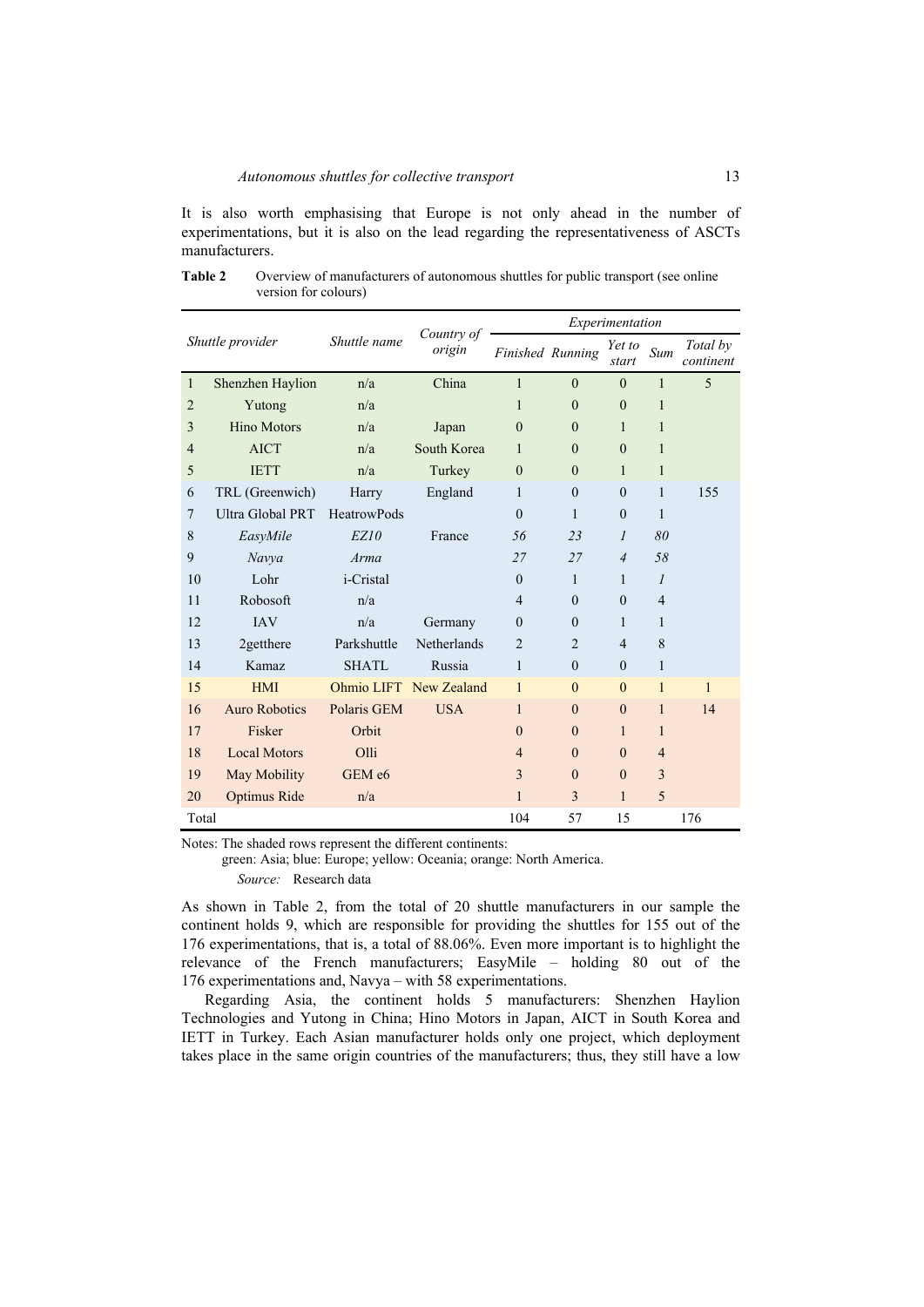representation in the global scenario. This same analysis applies for Oceania – with only one manufacturer from New Zealand manufacturer (HMI) running a single project and North America, with fivr manufacturers (Auro Robotics; Fisker; Local Motors; May Mobility and, Optimus Ride) running a total of 14 projects.

Even with a total of 20 manufacturers identified in our study, the relevance of the French start-ups EasyMile and Navya is undeniable. The two companies together represent a total of 78.5% of the total number of shuttles used in the sampled experiments. As for the other 18 manufacturers, it can be seen that the projects they work on are mostly punctual and often single or binary projects that are restricted to their cities and regions of their OEM itself (with some minor exceptions of the American based companies Local Motors and May Mobility which are gradually expanding their experimentations). This finding raises a number of questions about the viability of their business models and their long-term sustainability, however further studies are needed to better understand this phenomenon.

Founded in 2014 with headquarters in Toulouse, EasyMile is the result of a joint venture between Ligier (vehicle manufacturer) and Robosoft (high tech robotics company and former autonomous shuttle manufacturer – as depicted in Table 2) (Mira-Bonnardel and Attias, 2018; Pessaro, 2016). Their autonomous shuttle, the EZ10 was developed with the help of the European Commission funded project CityMobil2 (Alessandrini, 2018). The company has also recently launched a new product, as a result of a partnership with the TLD group (specialised in airport ground support equipment). They announced in October 2017 a driverless baggage tractor named 'TractEasy', which is a solution meant to transfer baggage and freight from the terminal to the aircraft area (Apron) with a fully driverless approach, by operating in normal traffic, without infrastructure modification, and in all weather conditions (TLD, 2017). Hence, in addition to autonomous passengers' transportation, EasyMile is now seeking to expand its portfolio to other market segments.

On the other hand, as pointed out by Fluhr (2017), Navya can be seen as EasyMile's main contender. Also founded in 2014 with headquarters in Lyon and Paris, Navya launched their ARMA autonomous shuttle in October 2015 (Mira-Bonnardel and Attias, 2018; Pessaro, 2016). On November 2017, the company launched a new product called 'Autonom Cab', which is claimed to be the first robot-taxi in the market (Navya, 2018). With capacity for six people, the vehicle is designed to work as an on-demand service, for both hide-hailing and shared hide-hailing (which would be autonomous counterparts of services like Uber and Uber pool). Similarly to EasyMile, Navya is also expanding their portfolio to other market segments. In October 2018, the company joined forces with Charlatte Manutention (one of the world's leading manufacturers of electric and thermal industrial and airport vehicles) and created Charlatte Autonom, to develop autonomous tractor solutions for industrial sites and airports (Navya, 2018). Figure 2, summarises the main features of Navya's ARMA and EasyMile's EZ10.

Also worth highlighting is the growing relevance of the American market-newcomer Local Motors (Fluhr, 2017), founded in 2007 with headquarters in Phoenix, Arizona, the company developed their vehicle OLLI, using 3D printing technology, designs co-created and crowd-sourced by their online community (Mira-Bonnardel and Attias, 2018; Randazzo, 2014), in addition, the shuttle is equipped with IBM's Watson artificial intelligence.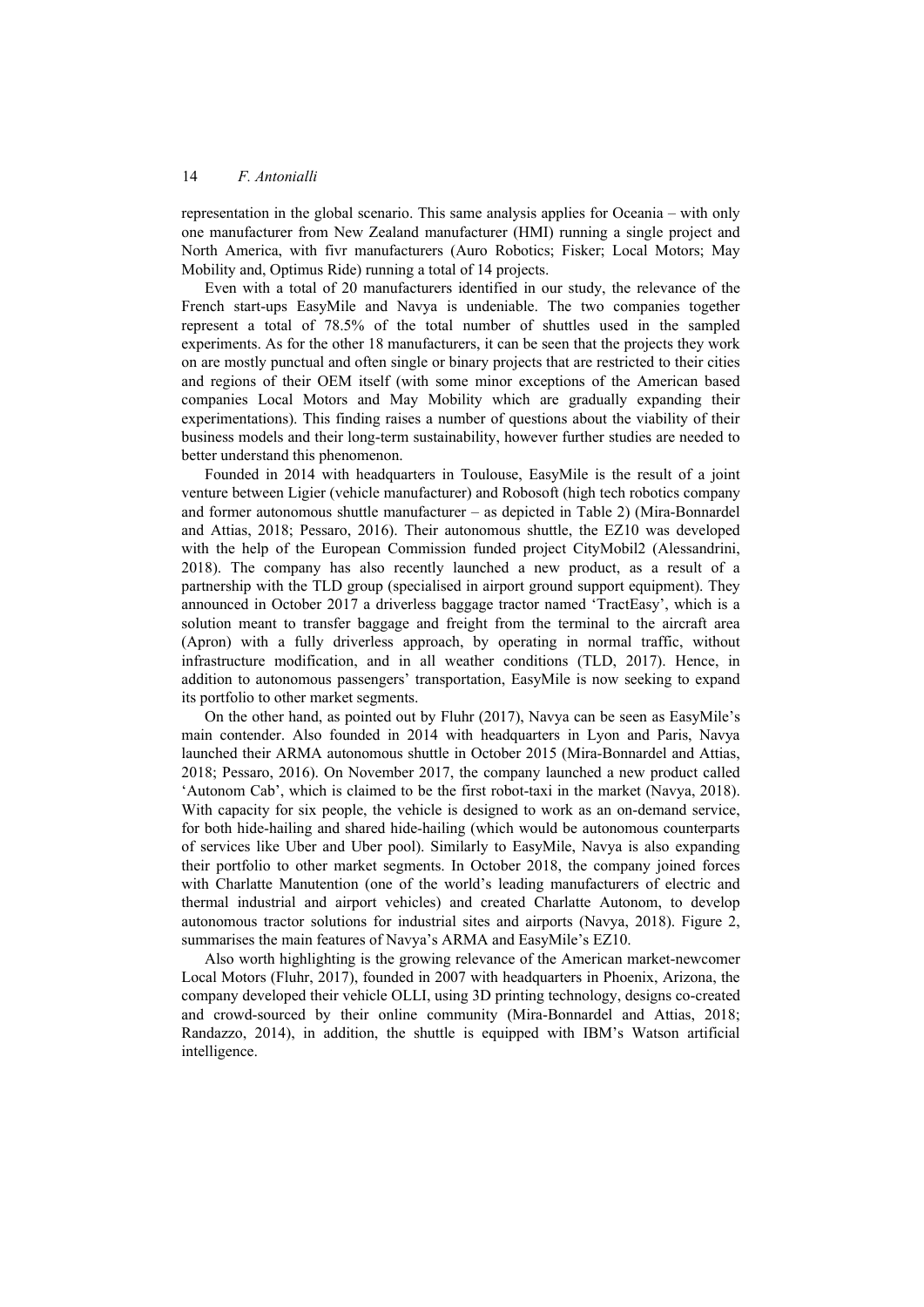|                           | es:<br><b>EZ10 by EasyMile</b>                    | <b>ARMA</b> by Navya                              |
|---------------------------|---------------------------------------------------|---------------------------------------------------|
| Capacity:                 | up to 12 passengers<br>(6 sitting and 6 standing) | up to 15 passengers<br>(8 sitting and 7 standing) |
| <b>Cruising speed:</b>    | $20 \text{ km/h}$                                 | $25$ km/h                                         |
| <b>Maximum</b> speed:     | $40 \text{ km/h}$                                 | $45 \text{ km/h}$                                 |
| Propulsion engine:        | Electric                                          | Electric                                          |
| Length:                   | 3,93 meters                                       | 4.75 meters                                       |
| Width:                    | 1,99 meters                                       | $2.05$ meters                                     |
| Height:                   | 2,75 meters                                       | 2.55 meters                                       |
| Purchase price:           | 225,000€                                          | 260,000€                                          |
| Lease price:              | starting at 7,235€/month (5-year contract)        | starting 9,500€/month (5-year contract)           |
| <b>Maintenance costs:</b> | 30,000€/year                                      | 90,000€/year                                      |

**Figure 2** Technical specifications of EasyMile and Navya shuttles (see online version for colours)

*Source:* Navya (2018), Pierce (2017), Rogers (2017) and Pessaro (2016)

Another important contender on autonomous vehicles for collective transport is the Dutch company 2getthere, however, differently from Navya's, EasyMile and Local Motors, their shuttles have been so far operating only on dedicated lanes and controlled areas. Even so, the company's deployments have been successfully running as regular paid services in cities like Rotterdam and Masdar and are yet to start in Singapore and Brussels (2getthere, 2018).

It is also worth mentioning the imminence of incumbents such as the American companies: AuroRobotics; May Mobility; Fisker; the Asian ones: Hino Motors and Yutong and the New Zealander: HMI. Despite their current small presence in the autonomous shuttle market today, such companies could become important international players in a perceivable future.

## *3.2 Typologies of use and key-performance indicators (KPIs)*

In order to draw a set of use typologies for ASCTs, we first identified the following key elements:

- 1 the nature of deployed experimentations encompassing the revenue sources and deployed road environment
- 2 the prevailing business model and its respective target audience
- 3 the classification within urban transport.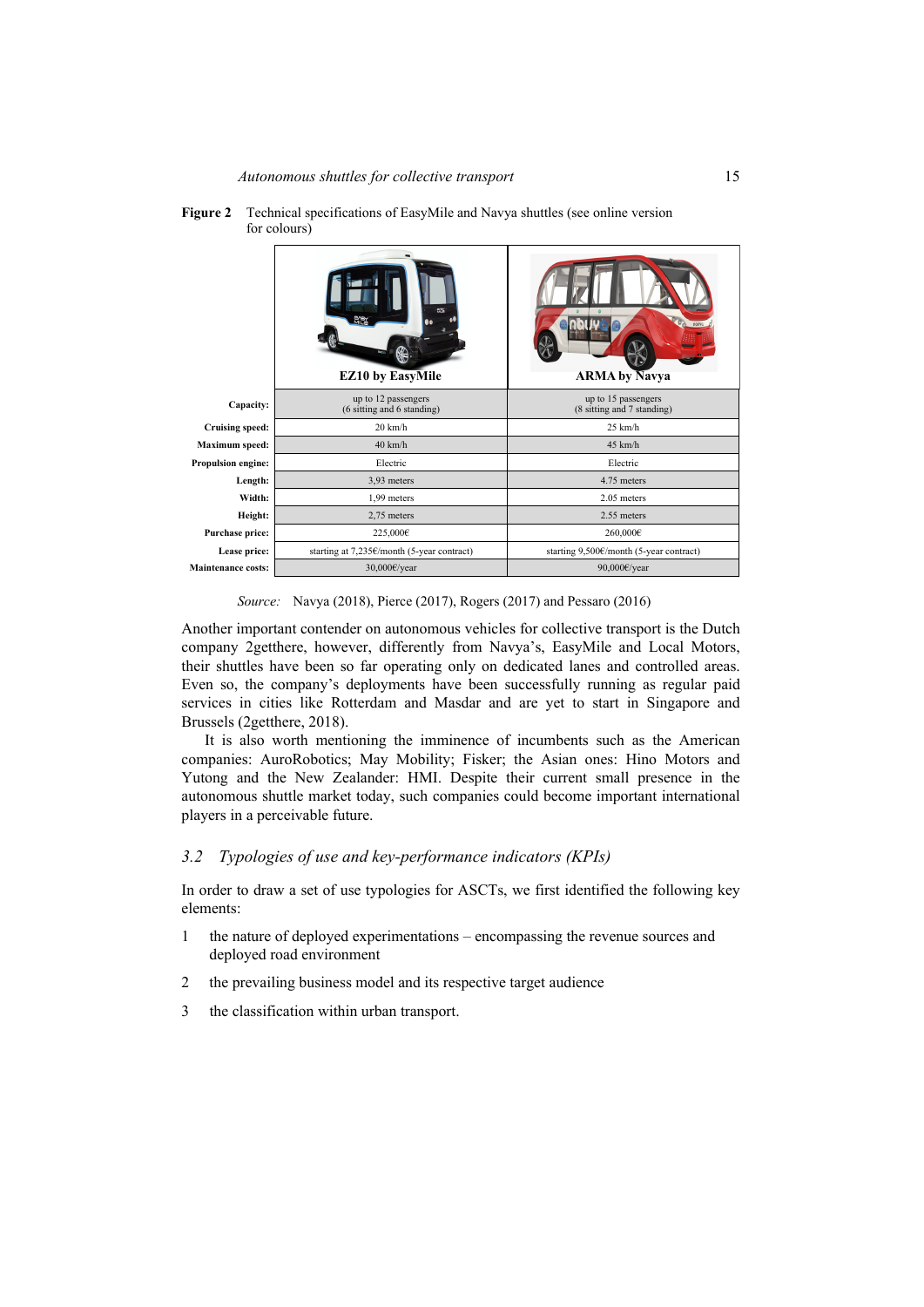## 16 *F. Antonialli*

## *Nature of deployed experimentations*

As for the experimentations' nature, three distinct forms were identified:

- *Showcases (13.14% of sampled projects):* entails a promotion where a product (ASCT) is demonstrated to potential consumers in hopes of:
	- 1 getting them acquainted to it and/or
	- 2 getting them to acquire it (Debelak, 2005; Lempert, 2002).
- *Trials (81.15%):* also known as 'experience service' it consists of a temporary offering intended to provide the service supplier with market information by allowing consumers to examine, use or test a product prior to fully committing the company resources to a full launch (Lian et al., 2016; Wright and Stern, 2015).
- *Regular services (5.71%):* permanent and (normally paid) offering aimed at providing a solution for consumers' needs (Lian et al., 2016). In the case of urban transportation: getting to point A to point B.

As for the revenue models, since the majority of experimentations were either showcases or short to mid-term trials they were mainly offered free of charge to riders (95.73% of the total sample), being subsidised either by a public transport operator, a municipality a research project and/or other stakeholders. In the other few sampled cases were the commute was paid to a transport service provider (4.27%), the adopted revenue model was similar to what traditional urban transport companies usually do:

- 1 pay-as-you-go
- 2 unlimited rides for a determined time-period (e.g., Navigo card in Paris and Oyster card in London).

Regarding the road environment, two distinct scenarios were observed. In the first, shuttles circulate in closed/controlled areas (such as university campuses, parks, hospitals, resorts, airports, and other designated roads); this kind of deployment comprised 48.87% of the sampled projects. In the second scenario (51.13%), shuttles were able to circulate among mixed traffic – for these cases the routes were mainly pre-determined for city-centres and areas with a slow-speed circulation of regular vehicles. It is worth highlighting that for the first round of data collection in 2018, the percentage of experimentations in closed-roads was higher than in mixed traffic conditions (52.17% versus 47.83%), and as shown, this figures are now inverted, which indicates that such trials are getting a step closer to becoming part of the multimodal set of urban transportation in cities.

However, it is important to emphasise that mixed traffic testing with AVs is not yet legal in all countries and regions (Peng and Sarazen, 2018; Threlfall, 2018; Parker et al., 2017; Fagnant and Kockelman, 2015; Schellekens, 2015), so even if the ASCT fits SAE's (2016) higher levels of automation (4 and 5), there is still a need for human intervention whenever needed.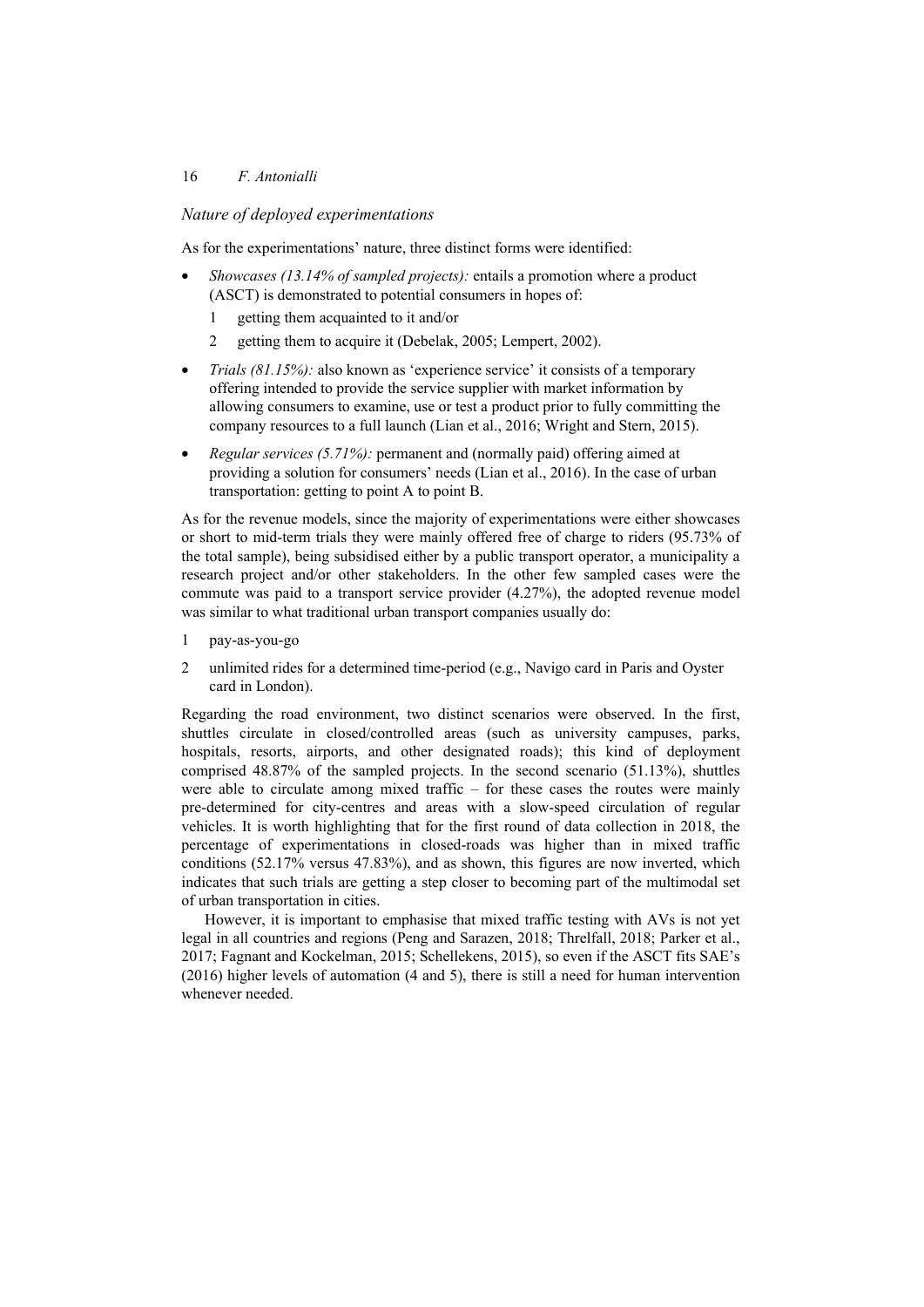#### *Prevailing business model and target audience*

By analysing the dominant business models in the experimentations, two main service approaches were observed:

- *Private transport (5.84%):* shuttles are sold (or leased) to private firms or instead, to transport operators to offer commute services to such firms. In this context, shuttles' usage is restricted to employees (workers) of a given firm or entity, and the revenue model is often managed by the contracting firm itself.
- *Public transport (94.16%):* shuttles are sold (or leased) to public transport operators which offer public commute to citizens of a given city/region/area. In this business model, commuters are the main revenue source for the transport operator. Moreover, unlike private transport models, the shuttles here described can be seen as an additional transport mode to the current public urban transport networks (hence, mainly acting as first- and last-mile solutions as well as microtransit).

Still regarding public transport services, some different target audiences were identified: commuters' transport (in both closed and mixed traffic – 65.83%); fair visitors' transport (during shuttles' showcases in closed roads – 4.34%); tourists' transport (mainly in closed trial areas – 9.94%); travellers' transport (connecting parking lots to airport terminals mainly in dedicated closed lanes  $-6.83\%$  and; transport of university students, faculty and staff (in looped routes within campuses or to/from campuses – 13.07%).

It is important to highlight that peer-to-peer (P2P) business models have not been identified in the sampled ASCTs. In such business models, vehicle' ownership is normally in the hands of ordinary peers (e.g., drivers) which by the use ride-haling platform-companies provide services to other peers (e.g., commuters) (Macmurdo, 2015).

#### *Classification within urban transport*

The complexity and variety of transport modes available to urban commute have led to a wide range of different operation modes, encompassing both individual and shared transport schemes as well as both public and privately owned vehicles or fleets (Jin et al., 2018; Shaheen et al., 2016). Based on the sample's scope, two primary operation models were identified:

- 1 *Regular-line transport (RLT):* this type of service fits the traditional model offered by transport operators who provide services to cities, in which existing models of transport (buses, metros, trains, tramways, etc.) have predetermined routes and stops at regular intervals between vehicles and with preset hours of operation (Cross, 2016; Wardman, 2001).
- 2 *Demand-responsive transport (DRT):* in this model, shuttles do not circulate at fixed intervals of time, but rather respond to users' demands. As for the routes, they can be fixed with pre-defined stops or lines (as in the RLT model) or they can be geofenced and flexible.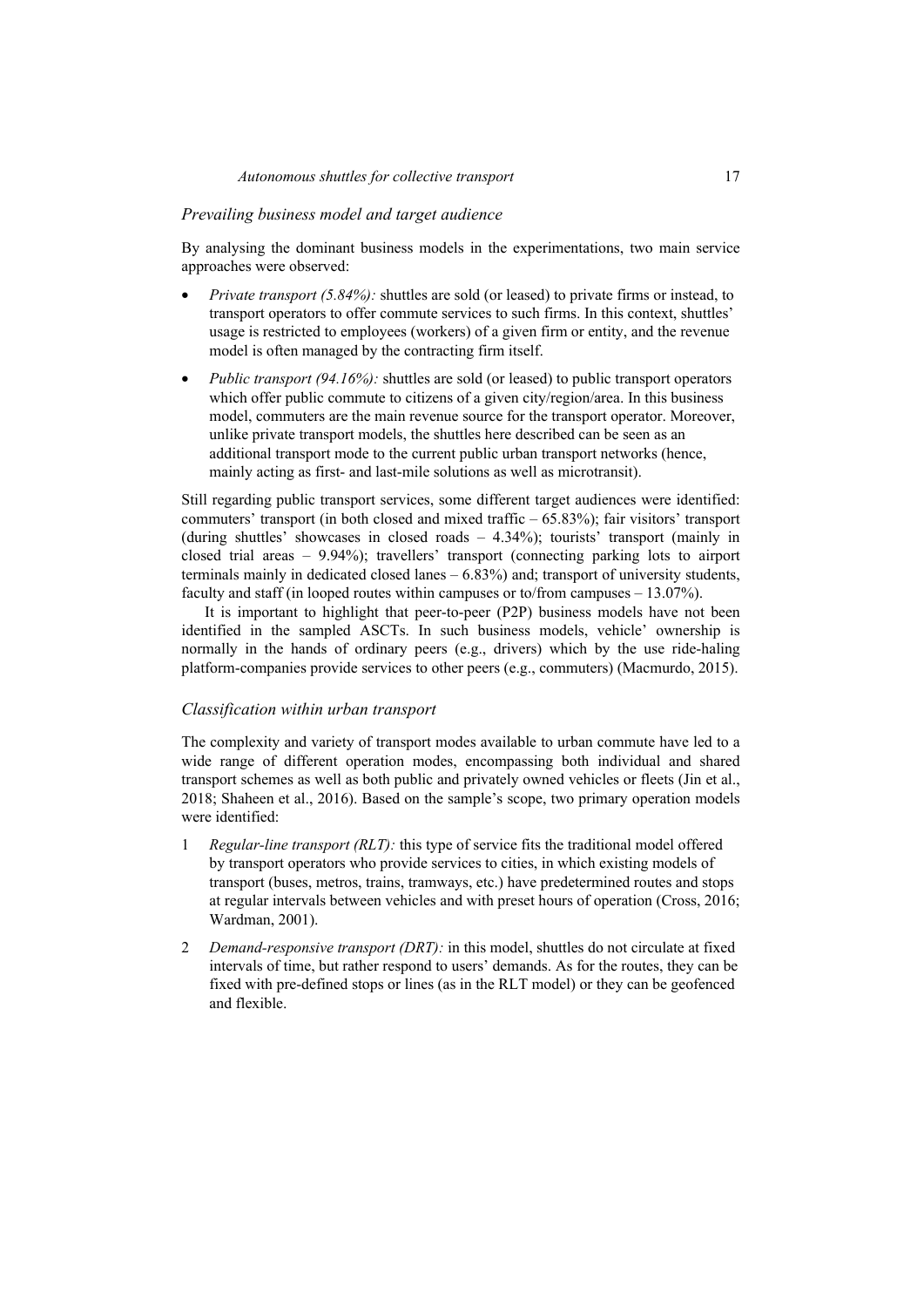DRT fits into the steadily-growing business platforms model (Gawer and Cusomano, 2015, 2002; Parker et al., 2016), that has allowed the emergence of the ride-sourcing or ride-hailing companies, such as Uber, Lyft, Didi Chuxing (Choudary, 2015; Rayle et al., 2016). In this model, by using an app on their smartphones, users can hail a vehicle according to their specific travel needs (Winter, 2015). In here we may have:

- The transport operator managing the transport system itself as well as managing the online on-demand platform service or.
- The transport operator managing only the transport system and a third-party company (digital service provider) managing the online on-demand platform as well as other possible additional services to be offered during the commute.

Among the sampled experimentations, 94.18% have fallen within the RLT. Such a fact is likely to be justified due to the large percentage of showcases and short- to mid-term trials found, as well as due to legal challenges and barriers for testing and deploying autonomous driving technologies on open public roads. On the other hand, only 2.91% of projects were fit under DRT, and the last remaining 2.91% were offered in both RLT and DRT modes.

Thereby, as more countries and cities begin to allow testing the circulation of AVs on their roads and highways, the percentage of DRT autonomous mobility is likely to increase, since the major value proposition claimed by ASCTs' manufacturers is to facilitate the fist- and last-mile commute as well as microtransit. Over the next paragraphs, such concepts are better detailed.

- 1 *First- and Last-mile commute (50.28%):* as pointed out by Scheltes and Correia (2017), these concepts in ordinary public transport are known to bring a large disutility for passengers, since conventional transport modes for these stages of the commute can, in many cases, be rather slow, inflexible and not provide a seamless experience to passengers. Therefore, ASCTs could act as a first mile/last mile connection (feeders) to mass public transport modes (Ainsalu et al., 2018).
- 2 *Microtransit commute (49.72%):* aims to provide a ride-sharing shuttle service that can have fixed routes and schedules, as well as flexible routes and on-demand scheduling (Jin et al., 2018; Shaheen et al., 2016). For the authors, microtranist mainly provides commuting services that connect residential areas with urban and suburban working and commercial areas. As stated by Mira-Bonnardel and Attias (2018), in cities that struggle to provide adequate public transport, ASCTs could partially fill the gap by fulfilling the promise of personal rapid transit and offering a personalised point-to-point service.

It is worth recapitulating that for first/last-mile as well as microtransit, both RLT and DRT operation modes are applicable. Regarding the latter, it is important to explain that its operation mode normally requires the assistance of a digital service provider in order to manage the on-demand platform services via multi-sided business platforms schemes.

Since, P2P models where not found in our sample, instead, we identified B2B and B2C on-demand models (both ride-hailing and shared ride-hailing) wherein such cases the digital service provider (and its partners – transport operator) subsidise on side of the platform (in the case: commuters) in order to attract riders and thereby generate the desired network effects and positive feedback loops. This type of platform is commonly referred as 'one-way multisided platforms'. (Parker et al., 2016; Choudary, 2015;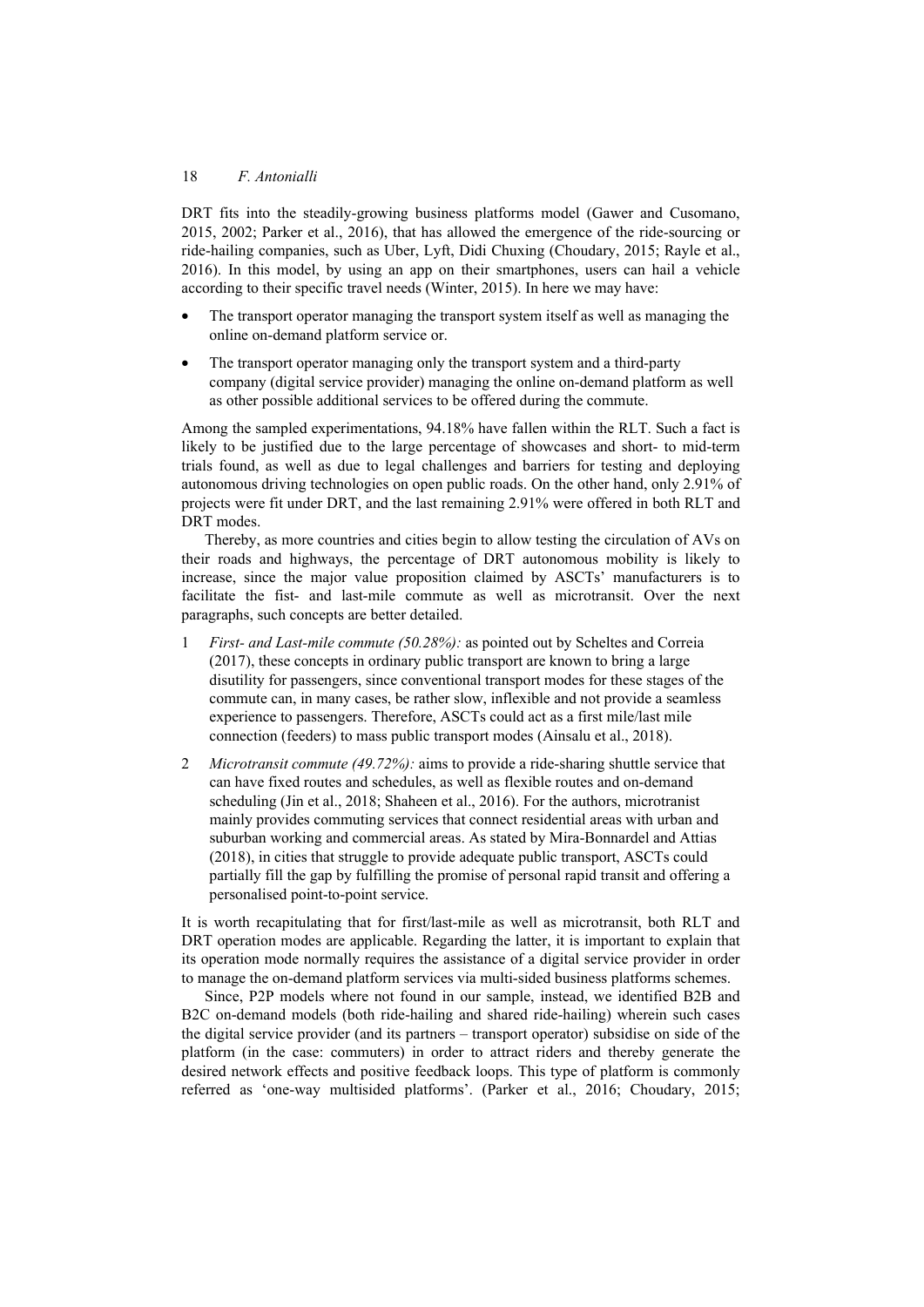Osterwalder and Pigneur, 2010). We highlight that, whenever a critical mass of users is formed on both sides of the platform, subsidies can be lifted, transforming 'one-way platforms' into 'two-way platforms'.

#### *Typologies of uses for ASCT*

Based on all the aforementioned key-elements as well as on (Antonialli et al., 2018; Jin et al., 2018; Shaheen et al., 2016), Figure 3 depicts a framework of the main usage typologies identified for the ASCTs.



**Figure 3** Framework of ASCTs usage typologies (see online version for colours)



As shown in Figure 3, a total of eight typologies for ASCTs have been identified, which can all be offered either for private and public transport solutions, therefore summing up 16 typologies of use.

Regarding the business models towards private transportation, only ten experimentations were found, nine within the scope of RLT; and one offered both as RLT and DRT: Navya privately transporting workers in Dunkerque (France) within the Total Factory campus.

As for the business models aimed to address public transportation solutions, a total of 166 experimentations were identified, covering all eight of the typologies proposed. As detailed in Table 3, 151 of these experiments (88,82%) are fit within RLT, with 39 (24.38%) projects in typology 1 (first- and last-mile RLT in closed traffic), 43 (26.88%) in typology 2 (First- and Last-mile RLT in mixed traffic), 37 (23.13%) in typology 3 (Microtransit RLT in closed traffic) and, 32 (20.00%) within typology 4 (Microtransit RLT in mixed traffic).

Some relevant examples are: Navya's trials at the confluence district in Lyon (France) – offering both RTS and DTS last-mile commute; the last-mile commute at the Swiss city of Sion and, in Las Vegas offering a looped microtransit commute downtown. Also worth mentioning are EasyMile's efforts in Calgary and Edmonton (Canada), offering a looped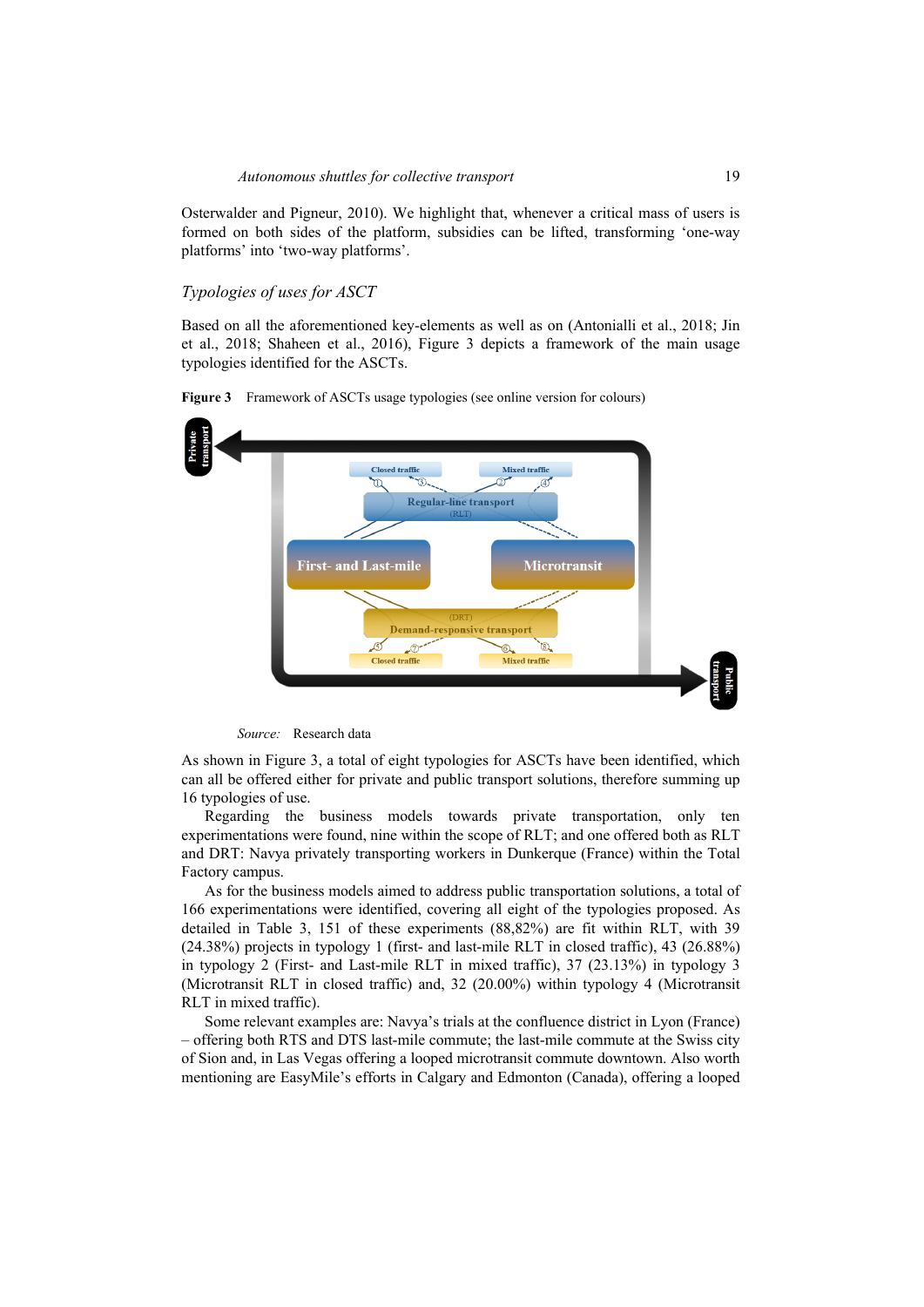closed-road microtransit commute for tourists, as well as their deployments in Germany (Ioki project), in Norway (Kolombus project) and in the United States (GoMentum station project).

The remaining projects (11.18%) in public transportation contexts, were identified as belonging to DRT. Within typology 5 (First- and Last-mile DRT in closed traffic), is the example of the shuttle service offered by Navya on Paris-Charles-de-Gaulle airport, connecting passengers from the RER train station to the airport's terminals (the on-demand service is offered by pushing a button in the shuttles' stops). Next, within typology 6 (first- and last-mile DRT in mixed traffic) is Schöneberg's district experimentation in Berlin, where Local Motors has tested an on-demand ride-hailing service based on their shuttle's (OLLI) artificial intelligence system.

As for DRT microtransit experimentations, 1 projects was found for closed traffic and also 3 in mixed traffic. As for closed traffic, we highlight EasyMile's initiative in Dubai, that during 2017 offered a looped on-demand service around Dubai World Trade Center. At last – regarding DRT microtransit for mixed traffic – in early 2020 (via project AVENUE), Navya will deploy at Nordhavn industrial port in Copenhagen a fleet of their Arma shuttle running on a selected route with bus stops and regular scheduling; however, in off-peak hours, the service will be offered on-demand via an app provided by Holo and Mobility Thinking (Transport operator and the digital service provider). Table 3 classifies the sampled experimentations within the range of identified typologies.

|                                              | Private transport        |               | Public transport         |               |
|----------------------------------------------|--------------------------|---------------|--------------------------|---------------|
| Typologies of uses for ASCTs                 | Number of<br>experiments | $\frac{0}{0}$ | Number of<br>experiments | $\frac{0}{6}$ |
| 1 First- and Last-mile RLT in closed traffic | $\Omega$                 | $0.00\%$      | 39                       | 24.38%        |
| 2. First- and Last-mile RLT in mixed traffic |                          | $10.00\%$     | 43                       | 26.88%        |
| 3 Microtransit RLT in closed traffic         | 3                        | 30.00%        | 37                       | 23.13%        |
| 4 Microtransit RLT in mixed traffic          | 5                        | 50.00%        | 32                       | $20.00\%$     |
| 5 First- and Last-mile DRT in closed traffic | $\Omega$                 | $0.00\%$      | 1                        | 0.63%         |
| 6 First- and Last-mile DRT in mixed traffic  | $\Omega$                 | $0.00\%$      | $\overline{4}$           | $2.50\%$      |
| 7 Microtransit DRT in closed traffic         |                          | $10.00\%$     | 1                        | 0.63%         |
| 8 Microtransit DRT in mixed traffic          | $\Omega$                 | $0.00\%$      | 3                        | 1.88%         |

**Table 3** Classification of ASCTs experimentations within the eight proposed typologies (see online version for colours)

Notes: The shaded rows are colour-coded to the typologies shown on Figure 3. The blue shades are the typologies within RLT (regular-line transport) and the yellow ones are the typologies within DRT (demand-responsive transit). *Source:* Research data

## *3.3 Main involved stakeholders and value flow*

Identifying urban mobility stakeholders and understanding their potential role and position in the value chain is crucial to achieve the overall goals of sustainable urban mobility planning (Doe, 2015).

Thus, by considering the wide array of experimentations in our sample as well as the different deployment natures and typologies of uses, the task of describing the main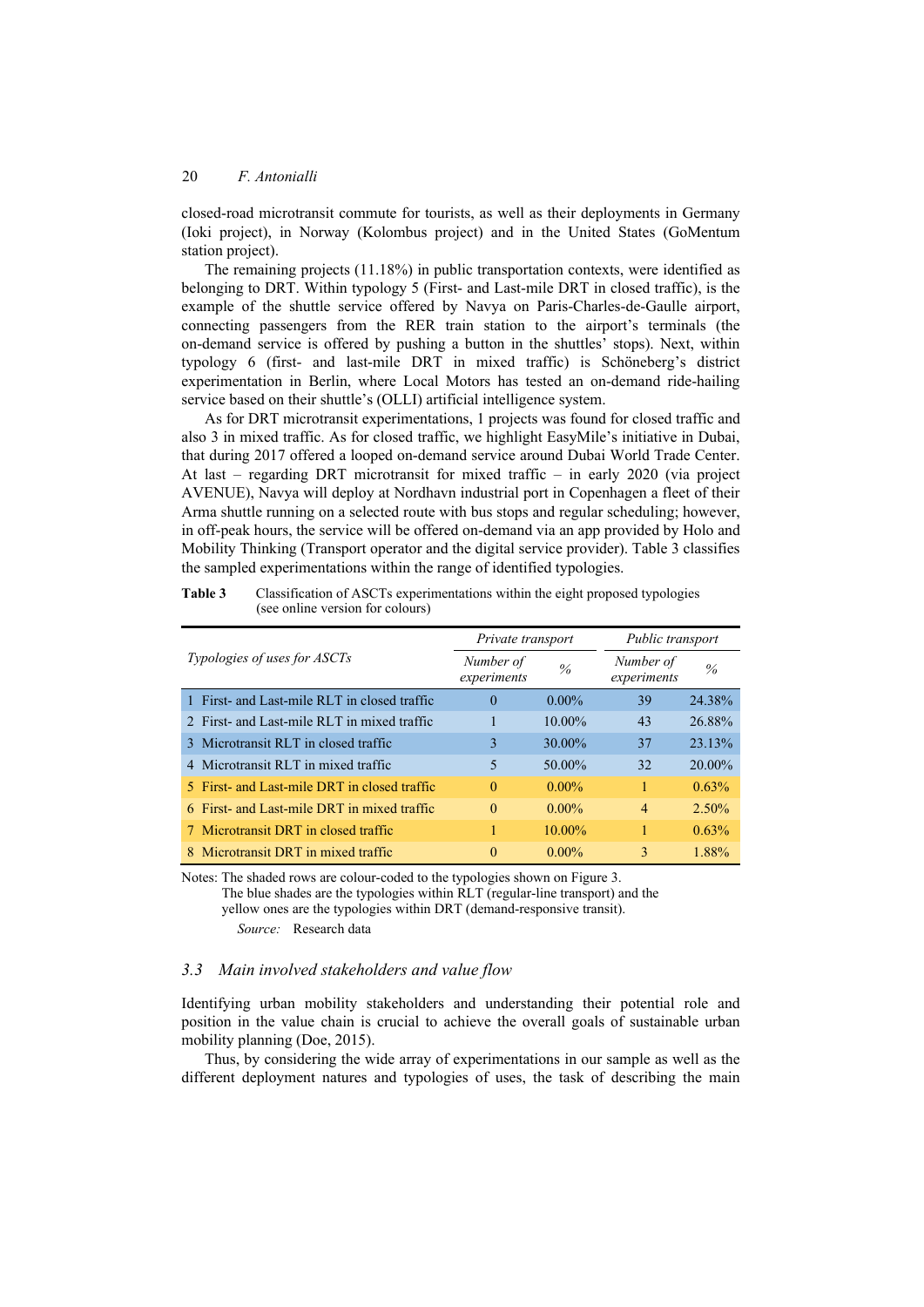involved stakeholders is quite complex. In this sense, it was chosen to generically exemplify the main common stakeholders among all experimentations, trying to describe the underlying interrelationship among them as well as the main interactions regarding value flows.

As depicted by Kopanezou (2004), there are typically four groups of stakeholders involved in transportation projects (each one of them encompassing a range of other stakeholders who are constantly interacting and co-evolving). As shown in Figure 4, those groups are:

- 1 private entities (e.g., transport operators/providers consultants, business associations, financers, retailers, utility services, contractors)
- 2 public entities (e.g., local governments and local authorities, neighboring cities, traffic police, emergency services)
- 3 communities (e.g., end consumers, trade unions, media, landowners, NGOs)
- 4 others (e.g., research institutions, universities, foundations, etc.).

Among such groups, different forms of value flow can occur (WDS, 2018), Figure 4 depicts four possible (generic) value flows: financial, usage, research, and data. Thus, the main interactions among the stakeholders are shown by coloured-coded arrows which indicate the direction of the flow and the main value being exchanged.



**Figure 4** ASCTs' generical stakeholders and value flows (see online version for colours)

*Source:* Prepared by the author based on WDS (2018) and Kopanezou (2004)

To briefly illustrate, starting from the shuttle provider, it has the option to sell (or lease) their autonomous shuttles to a transport operator, which in turn will financially compensate the manufacturer (data is also exchanged in a multidirectional way). Next, by possessing the shuttles, the transport operator will offer transportation services to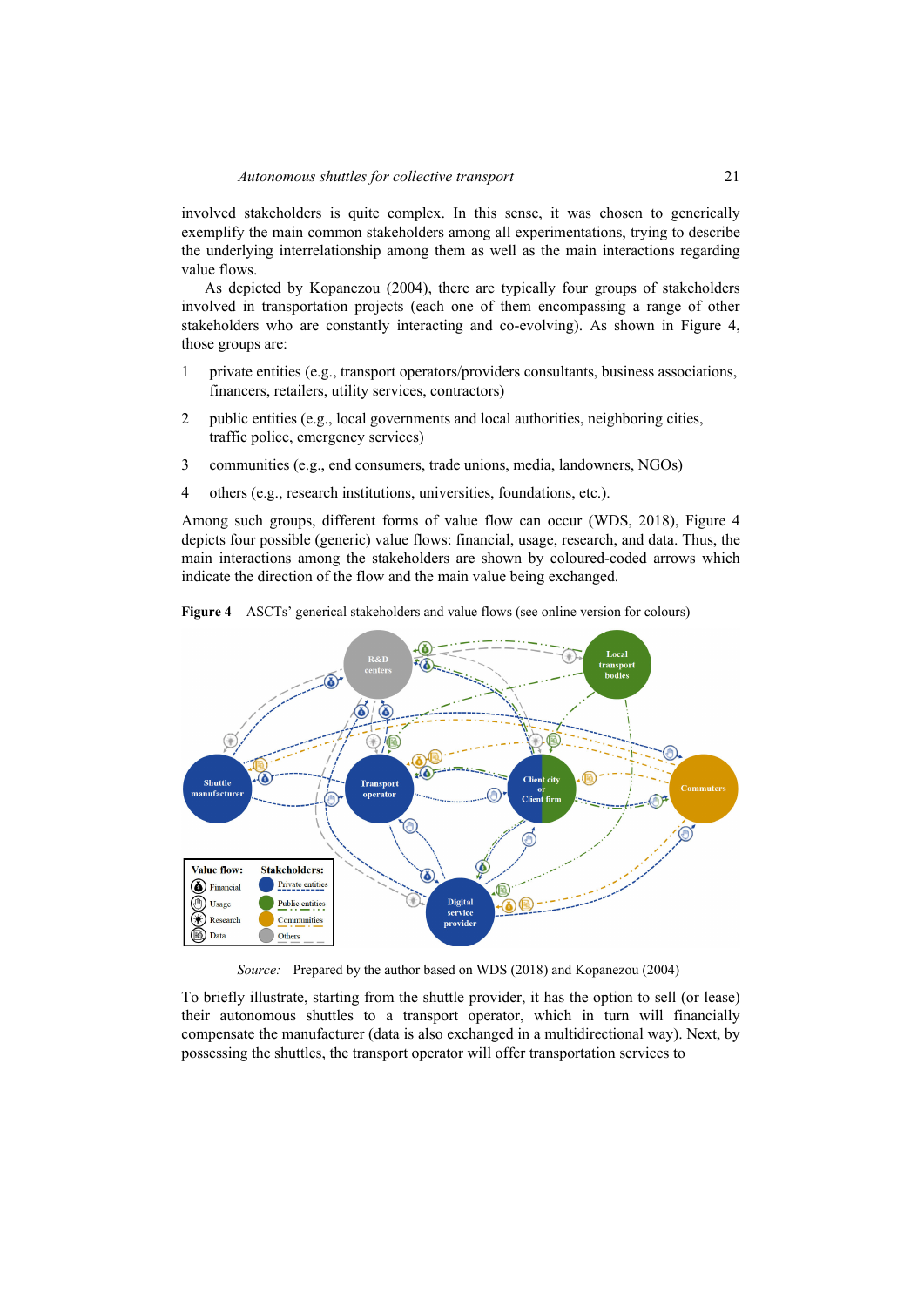- 1 a client city (which by means of a concession will allow the transport operator to offer services to the end consumers-commuters)
- 2 a client firm (which by means of a transport contract will provide commute to its employees).

A second alternative is the transport operator partnering with a digital service provider to enhance users' experience by offering customised mobility services whether in relation to route planning, forms of payment, infotainment features, and so on. Thus, the digital service provider will act as a platform operator for online mobility services.

It is also important to highlight the role of local transport authorities – responsible for legislation and supervision of other stakeholders involved in the ecosystem, and also the importance of R&D centers for the technical and marketing advances of the whole ecosystem.

Thus, this web of interactions among the stakeholders depicted in Figure 4, is known in the literature as a business ecosystem (Moore, 1998, 1993); in which businesses are not viewed as belonging to a single industry, but rather as part of an ecosystem that crosses a variety of industries, including customers, suppliers, competitors, governments, etc., who coevolve their capabilities and roles, tending to align themselves with how a focal firm (e.g., transport operator) creates, captures and distributes value (Muegge, 2013; Kamargianni and Matyas, 2017).

With this, the process of growth and evolution of this ecosystem depends on the synergy and value flows among the stakeholders. As highlighted by Mineiro et al. (2018) as well as by Gandia et al. (2017), the public sphere plays a fundamental role in catalyzing the interactions, since it has the power to make laws and rules feasible for the implementation of ASCTs schemes. On the other hand, private stakeholders should align their interests with the common good (urban mobility fluidity and collective well-being) in addition to individual growth and profit. R&D centres also play a pivotal role in advancing the ecosystem by promoting innovations through research in both technical and humanities areas regarding AVs. Finally, in order to close the cycle of growth and evolution of the ecosystem, it is up to civil society to understand the advantages and benefits of ASCTs over individual and traditional means of transport, as a way of fostering a more enduring and sustainable urban mobility.

## **4 Concluding remarks**

The present benchmark study described a wide range of 176 experimentations with ASCTs worldwide that were spread across 142 cities in 32 countries; being enabled by 20 different shuttles' manufacturers. By considering the one-year time difference between the two sets of data collection, results have shown a significant advance in numbers of projects (92 in 2018 versus 176 in 2019) as well as an increase in number of long-term trials (69.23% in 2018 versus 81.15% in 2019), which indicates a trend and greater interest from governments and cities for further testing and advances in autonomous mobility technologies for public transport.

Europe has been at the forefront in experimentation numbers (57.39%), which could be explained by the several projects with vehicular automation under the H2020 grants (European Commission, 2020), by the interest of several European countries to approve measures for testing and certifying AVs on public roads, and also by the great number of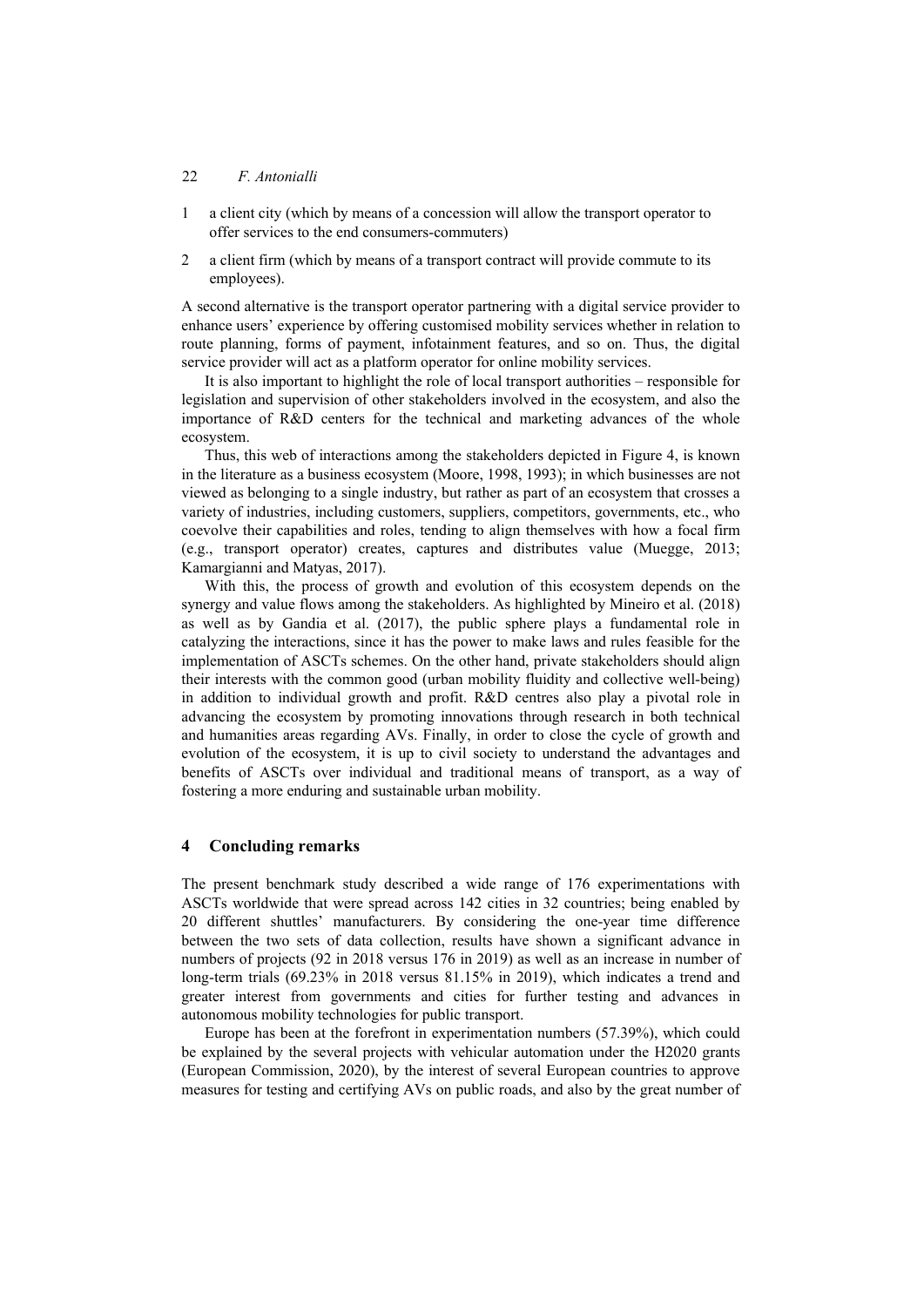shuttle manufacturers (9 out of 20), with highlights to the French startups Easymile and Navya. On the other hand, other non-European newcomers (such as: Local Motors, May Mobility, HMI and Hino Motors) have great potential on becoming relevant contenders for Navya and Easymile, however further studies are needed to better understand and evaluate the feasibility of their business models in the long-run, in a sense that at the current stage, their deployments are scarce and somewhat limited to their specific cities and regions.

The majority of experimentations (81.15%) was classified as trials, mainly offered free of charge to commuters (95.73%), deployed either on closed/controlled roads (48.87%) or mixed-traffic (51.13%), on fixed looped-routes (94.16%). A set of eight business typologies was also identified as well as the prevalent stakeholders involved in the experimentations and the value types of value that flows among them.

The results of this study corroborates the advancements made by PTOs, municipalities and the European Commission to foster further trials with autonomous vehicles on mixed-traffic conditions and open roads. Even if such operations are not yet legal in all countries and regions, therefore, it is difficult to empirically gauge the ways in which this technology will develop once it matures (Peng and Sarazen, 2018; KPMG International, 2018; Parker et al., 2017; Clausen, 2017). Notwithstanding, as more countries and cities begin to allow testing and circulation of AVs, the percentage of ondemand autonomous mobility is likely to increase, however further studies are needed to corroborate this assumption.

Nevertheless, several issues and hypothesis could be raised by considering this ecosystemic approach for ASCTs, such as: an ASCTs' ecosystem is mainly dominated by newcomers, will these newcomers override traditional vehicles manufacturer? Or will traditional manufacturers regain control of such an ecosystem? Furthermore, may the increase in ASCTs experiments be symptomatic of the emergence of a new business ecosystem? Those questions posit challenges to all stakeholders involved, therefore further in-depth studies should be carried out to tackle such strategic matters.

An important limitation of this study was the difficulty in obtaining data, much of it came from secondary sources such as news sites and blogs and in many cases, the information was not structured (presented as videos and photos and in several different languages) making it difficult to codify and analyse. In addition, some sets of information could not be obtained via secondary data collection, such as: data on investor strategies regarding ROI (it was not possible to calculate the expected revenue even though we had data for Navya's and Easymile's shuttles and maintenance costs); as well as on the ways of evaluating how stakeholders participate in the development of the business models.

It is also important to note that the data collection was done in order to obtain as many experiments as possible to compose the study sample, however, due to the speed at which the field is evolving it is not feasible to cover 100% of the deployments with ASCTs and the results presented here show the temporal reality at the time the data were collected (years 2018 and 2019).

Thus, in addition to the already previously suggested future studies, we believe that studies which data collection is carried out via primary sources (in-depth interviews and questionnaires with stakeholders directly involved in the experimentations) and, with a longitudinal time-span may come to answer and fulfill the main issues and constraints found in the present study.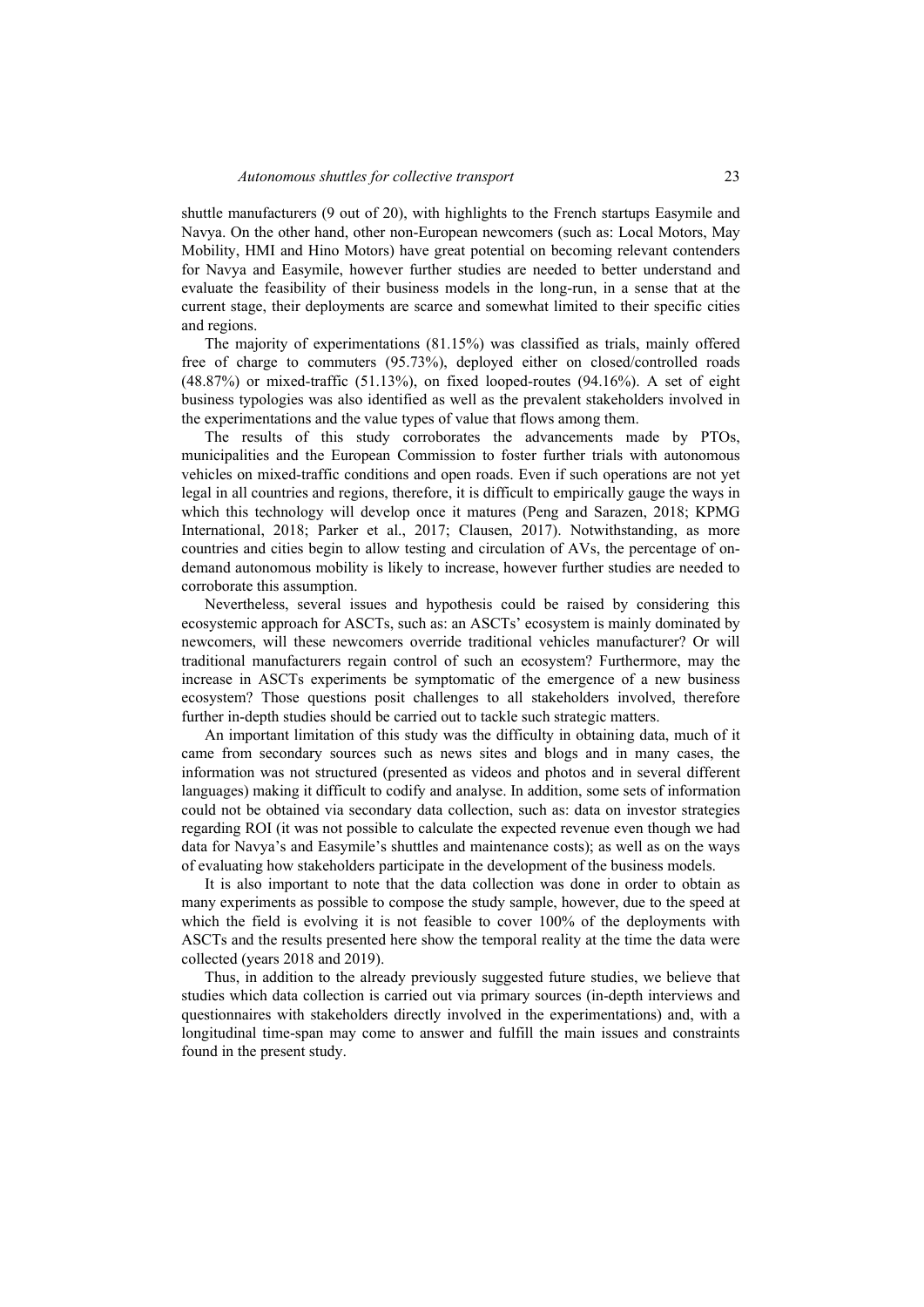### **Acknowledgements**

This project has received funding from the European Union's Horizon 2020 research and innovation programme under grant agreement No 769033 (AVENUE project).

## **References**

- 2getthere (2018) *Autonomous Vehicle Systems for Smart Cities* [online] https://www.2getthere.eu (accessed 30 September 2018).
- Ainsalu, J. et al. (2018) 'State of the art of automated buses', *Sustainability*, Vol. 10, No. 3118, pp.2–34.
- Alazzawi, S., Hummel, M., Kordt, P., Sickenberger, T., Wieseotte, C. and Wohak, O. (2018) 'Simulating the impact of shared, autonomous vehicles on urban mobility – a case study of Milan', *EPiC Series in Engineering*, Vol. 2, pp.94–110.
- Alazzawi, S., Hummel, M., Kordt, P., Sickenberger, T., Wieseotte, C. and Wohak, O. (2018) 'Simulating the impact of shared, autonomous vehicles on urban mobility – a case study of Milan', in Wießner et al. (Eds.): *SUMO 2018- Simulating Autonomous and Intermodal Transport Systems*, Vol. 2, pp.94–110.
- Alessandrini, A. (2018) *Implementing Automated Road Transport Systems in Urban Settings*, 1st ed., Elsevier, Amsterdam (Netherlands).
- Antonialli, F., Cavazza, B.H., Gandia, R.M., Sugano, J.Y., Zambalde, A.L., Nicolaï, I. and Miranda Neto, A. (2018) 'Typologies of uses for autonomous vehicles as a product-service system', *Proceedings of International Colloquium of Gerpisa: Who Drives the Change? New and Traditional Players in the Global Automotive Sector*, São Paulo, Vol. 26.
- Attias, D. (2017) 'The automobile world in a state of change: from the automobile to the concept of auto-mobility', in Attias, D. (Ed.): *The Automobile Revolution: Towards a New Electro-Mobility Paradigm*, 1st ed., Springer International Publishing, Gewerbestrasse (Switzerland).
- AVENUE (2018) *Objectives of the Avenue Project* [online] https://h2020-avenue.eu/content/ objectives-avenue-project (accessed 28 March 2019).
- Bloomberg Group (2017) 'Initiatives on cities and autonomous vehicles', *Bloomberg Aspen Initiative on Cities and Autonomous Vehicles* [online] https://avsincities.bloomberg.org (accessed 9 November 2019).
- Cavazza, B. H., Gandia, R.M., Antonialli, F., Zambalde, A.L., Nicolai, I., Sugano, J.Y. and Miranda Neto, A. (2019) 'Management and business of autonomous vehicles: a systematic integrative bibliographic review', *International Journal of Automotive Technology and Management*, Vol. 19, Nos. 1/2, pp.31–54.
- Charlet, M. and Chaufrein, M. (2017) 'Benchmark des experimentations vehicules autonomes et connectes', *MOV'EO Imagine Mobility* [online] https://pole-moveo.org/actualites/vehiculeautonome-et-connecte-premiers-resultats-etude-territoire-experimentation-vallee-de-seine/ (accessed 30 September 2018).
- Choudary, S.P. (2015) *Platform Scale: How an Emerging Business Model Help Startups Build Large Empires with Minimum Investment*, Platform Thinking Labs, Cambridge, USA.
- Clausen, C. (2017) *Niche Management of Autonomous Vehicles for Positive Environmental Outcomes in Copenhagen: Evaluating the Feasibility of Purposive Measures Through Scenario Analysis*, Master's thesis, Lund University, Lund, Sweden.
- Cross, R. (2016) 'PT2045 definitions and frameworks', *New Zealand Ministry of Transport* [online] https://www.transport.govt.nz/assets/Uploads/Our-Work/Documents/PT2045- Definitions-and-frameworks-MOT-FORMAT.PDF (accessed September, 30, 2018).
- Debelak, D. (2005) *Bringing Your Product to Market... In Less Than a Year: Fast-Track Approaches to Cashing in on Your Great Idea*, Wiley, London, England.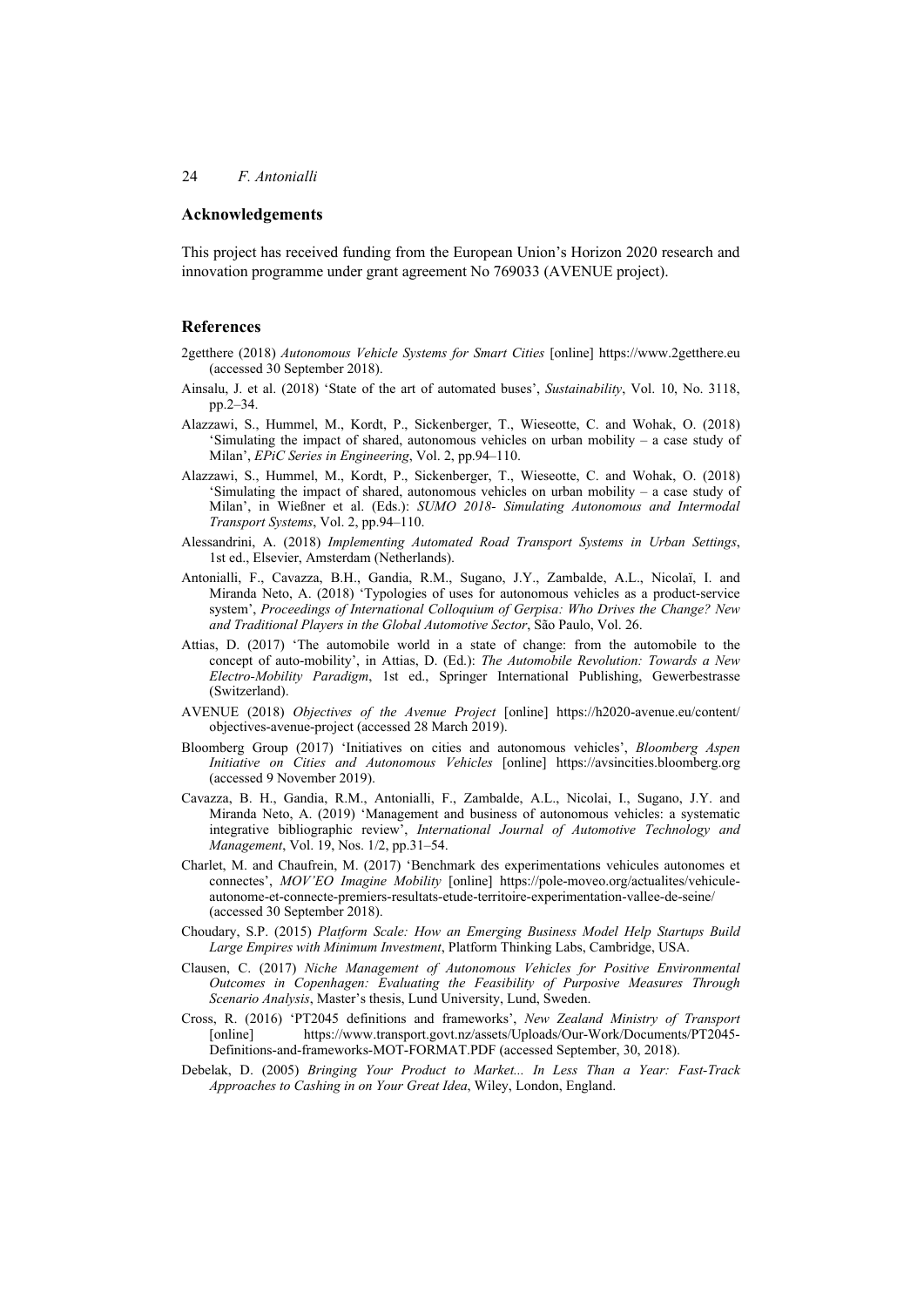- Doe, J. (2015) 'Identify key actors and stakeholders', *ELTIS The Urban Mobility Observatory* [online] http://www.eltis.org/guidelines/activity-16-identify-key-actors-and-stakeholders (accessed 30 September 2018).
- England, R. (2020) 'EasyMile forced to suspend autonomous shuttle rides in 10 US states', *Engadget* [online] https://www.engadget.com/2020-02-26-easymile-suspend-autonomousshuttle-us-safety.html?guccounter=1&guce\_referrer=aHR0cHM6Ly93d3cuZ29vZ2xlLmNv bS8&guce\_referrer\_sig=AQAAAD1ye5DGIGQ61e77KJWinzD\_pW6gE9FK57rWOD7gmXg wZcStcGgexLBr0s\_iJ3fY6Eg1gp2ID7YWntjEjahlBAlGva8IJCjIsAH4uW2a15WhQ9CXcbW 8AeV8Sh1N-O88Ojbyc\_lAcsDe0UIp0SK5drUqr5JXDGAcw8OEVAHezBTQ (accessed 4 May 2020).
- Enoch, M.P. (2015) 'How a rapid modal convergence into a universal automated taxi service could be the future for local passenger transport', *Technology Analysis & Strategic Management*, Vol. 27, No. 8, pp.910–924.
- European Commission (2017) *European Urban Mobility: Policy Context*, March, European Union Report [online] https://ec.europa.eu/transport/sites/transport/files/2017-sustainable-urbanmobility-policy-context.pdf (accessed 23 February 2018).
- European Commission (2020) *H2020 Projects in the 'Automated Road Transport' Field* [online] https://ec.europa.eu/inea/en/horizon-2020/h2020-transport/projects-by-field/480?page=1 (accessed 4 May 2020).
- Fagnant, D.J. and Kockelman, K. (2015) 'Preparing a nation for autonomous vehicles: opportunities, barriers and policy recommendations', *Transportation Research Part A: Policy and Practice*, Vol. 77, No. 13, pp.167–181.
- Fluhr, D. (2017) 'Navya vs EasyMile who will conquer the autonomous e-shuttle market?', *Smart Mobility Hub* [online] http://smart-mobility-hub.com/navya-vs-easymile-who-will-conquerthe-autonomous-e-shuttle-market/ (accessed 30 September 2018).
- Fontanella, B.J.B., Ricas, J. and Turato, E.R. (2008) 'Amostragem por saturação em pesquisas qualitativas em saúde: contribuições teóricas', *Cadernos Saúde Pública*, Vol. 24, No. 1, pp.17–27.
- Gandia, R.M., Antonialli, F., Cavazza, B.H., Neto, A.M., Lima, D.A.D., Sugano, J.Y., Nicolaï, I. and Zambalde, A.L. (2018) 'Autonomous vehicles: scientometric and bibliometric review', *Transport Reviews*, Vol. 39, No. 1, pp.9–28.
- Gandia, R.M., Veroneze, R.B., Antonialli, F., Cavazza, B.H., Sugano, J.Y., Castro, C.C., Zambalde, A.L., Miranda Neto, A. and Nicolai, I. (2017) 'The quintuple helix model and the future of mobility: the case of autonomous vehicles', *Proceedings of Gerpisa International Colloquium: R/Evolutions. New Technologies and Services in the Automotive Industry*, Paris, Vol. 25.
- Gawer, A. and Cusomano, M.A. (2002) *Platform Leadership: How Intel, Microsoft and Cisco Drive Industry Innovation*, Harvard Business School Press, Boston, United States.
- Gawer, A. and Cusomano, M.A. (2015) 'Business platforms', *International Encyclopedia of the Social & Behavioral Sciences*, Vol. 2, No. 3, pp.37–42.
- Gil, A.C. (2008) *Como elaborar projetos de pesquisa*, 4th ed., Atlas, São Paulo.
- Green, J. (2018) 'Tesla: autopilot was on during deadly mountain view crash', *The Mercury News* [online] https://www.mercurynews.com/2018/03/30/tesla-autopilot-was-on-during-deadlymountain-view-crash/ (accessed 4 May 2020).
- Guerra, E. (2015) 'Planning for cars that drive themselves: metropolitan planning organizations, regional transportation plans, and autonomous vehicles', *Journal of Planning Education and Research*, Vol. 36, No. 2, pp.210–224.
- Harris, R. (2018) 'Shuttle diplomacy: the path to deployment', *Transportation as a Service Magazine* [online] https://www.publishing.ninja/V4/page/4572/245/270/1 (accessed 30 September 2018).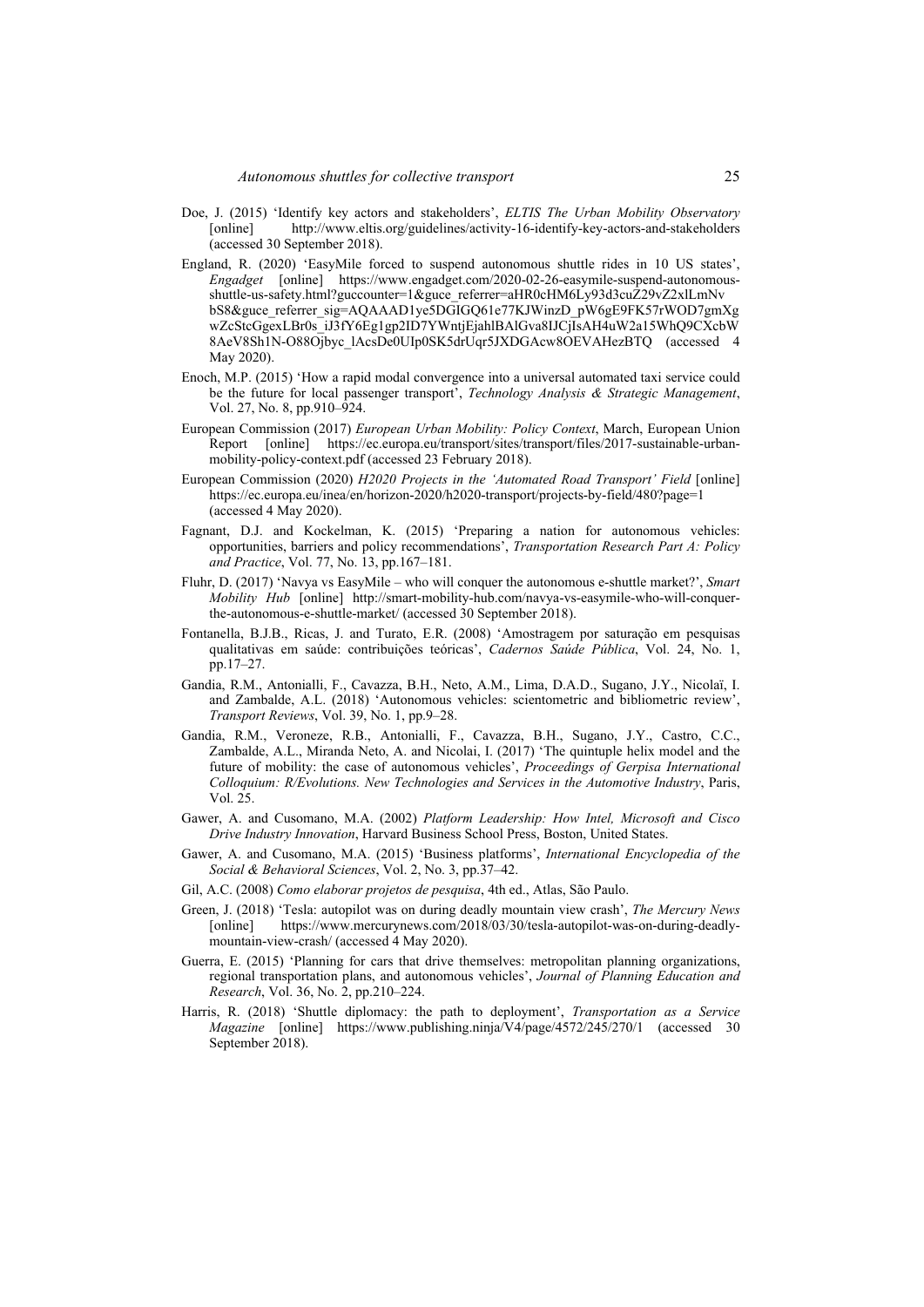Hottentot, C., Meines, V. and Pinckaers, M. (2015) *Experiments on Autonomous and Automated Driving: An Overview 2015*, ANWB The Hague Report [online] <https://www.anwb.nl/ binaries/content/assets/anwb/pdf/over-anwb/persdienst/

rapport inventarisatie zelfrijdende auto.pdf (accessed 3 September 2018).

- International Transport Forum (ITF) (2015) *A New Paradigm for Urban Mobility: How Fleets of Shared Vehicles Can End the Car Dependency of Cities*, OECD/ITF Report [online] https://www.itf-oecd.org/sites/default/files/docs/cop-pdf-03.pdf (accessed 24 July 2018).
- Jin, S.T., Kong, H., Wu, R. and Sui, D.Z. (2018) 'Ridesourcing, the sharing economy, and the future of cities', *Cities*, June, Vol. 76, pp.96–104.
- Kamargianni, M. and Matyas, M. (2017) 'The business ecosystem of mobility as a service', *Proceedings of the Annual Meeting of the Transportation Research Board (TRB)*, Washington, USA, p.96.
- Kim, H., Sefcik, J.S. and Bradway, C. (2016) 'Characteristics of qualitative descriptive studies: a systematic review', *Research in Nursing and Health*, Vol. 40, No. 1, pp.23–42.
- Kopanezou, E. (2004) *Successful Transport Decision-Making: A Project Management and Stakeholder Engagement Handbook*, European Commission Report [online] http://civitas.eu/ sites/default/files/guidemapshandbook\_web.pdf (accessed 30 September 2018).
- KPMG International (2018) *Autonomous Vehicles Readiness Index* [online] https://assets.kpmg. com/content/dam/kpmg/nl/pdf/2018/sector/automotive/autonomous-vehicles-readinessindex.pdf (accessed 25 March 2019).
- Krok, A. (2019) 'Driverless Navya shuttle dings pedestrian, suspending AV trials in Vienna', *RoadShow by CNET* [online] https://www.cnet.com/roadshow/news/navya-driverless-shuttlepedestrian-accident-vienna/ (accessed 4 May 2020).
- Lempert, P. (2002) *Being the Shopper: Understanding the Buyer's Choice*, Wiley, London, England.
- Lian, Z., Gu, X. and Wu, J. (2016) 'A re-examination of experience service offering and regular service pricing under profit maximization', *European Journal of Operational Research*, Vol. 254, No. 3, pp.907–915.
- Lubben, A. (2018) 'Self-driving Uber killed a pedestrian as human safety driver watched', *Vice News* [online] https://www.vice.com/en\_us/article/kzxq3y/self-driving-uber-killed-apedestrian-as-human-safety-driver-watched (accessed 4 May 2020).
- Macmurdo, M. (2015) 'Hold the phone! 'Peer-to-peer' ridesharing services, regulation, and liability', *Louisiana Law Review*, Vol. 76, No. 1, pp.308–353.
- Malhotra, N. (2001) *Pesquisa de marketing: uma orientação aplicada*, 3rd ed., Bookman, Porto Alegre.
- Melis, A., Mirri, S., Prandi, C., Prandini, M., Salomoni, P. and Callegati, F. (2016) 'CrowdSensing for smart mobility through a service-oriented architecture', *Proceedings of the Smart Cities Conference (ISC2), 2016 IEEE International*, Trento, Italy, Vol. 2.
- Mineiro, A.A.C., Souza, T.A. and Castro, C.C. (2018) 'A Operacionalização das Hélices Quádrupla e Quíntupla a partir de uma Meta-Síntese', *Proceedings of Encontro Nacional da Associação de Pós-Graduação e Pesquisa em Administração: EnANPAD*, Curitiba, Vol. 46.
- Mira-Bonnardel, S. and Attias, D. (2018) 'The autonomous vehicle for urban collective transport: disrupting business models embedded in the smart city revolution', *Proceedings of International Colloquium of Gerpisa: Who drives the change? New and Traditional Players in the Global Automotive Sector*, São Paulo, Vol. 26.
- Moore, J.F. (1993) 'Predators and prey: a new ecology of competition', *Harvard Business Review*, Vol. 71, No. 3, pp.75–86.
- Moore, J.F. (1998) 'The rise of a new corporate form', *Washington Quarterly*, Vol. 21, No. 1, pp.167–181.
- Muegge, S. (2013) 'Platforms, communities, and business ecosystems: lessons learned about technology entrepreneurship in an interconnected world', *Technology Innovation Management Review*, Vol. 3, No. 2, pp.5–15.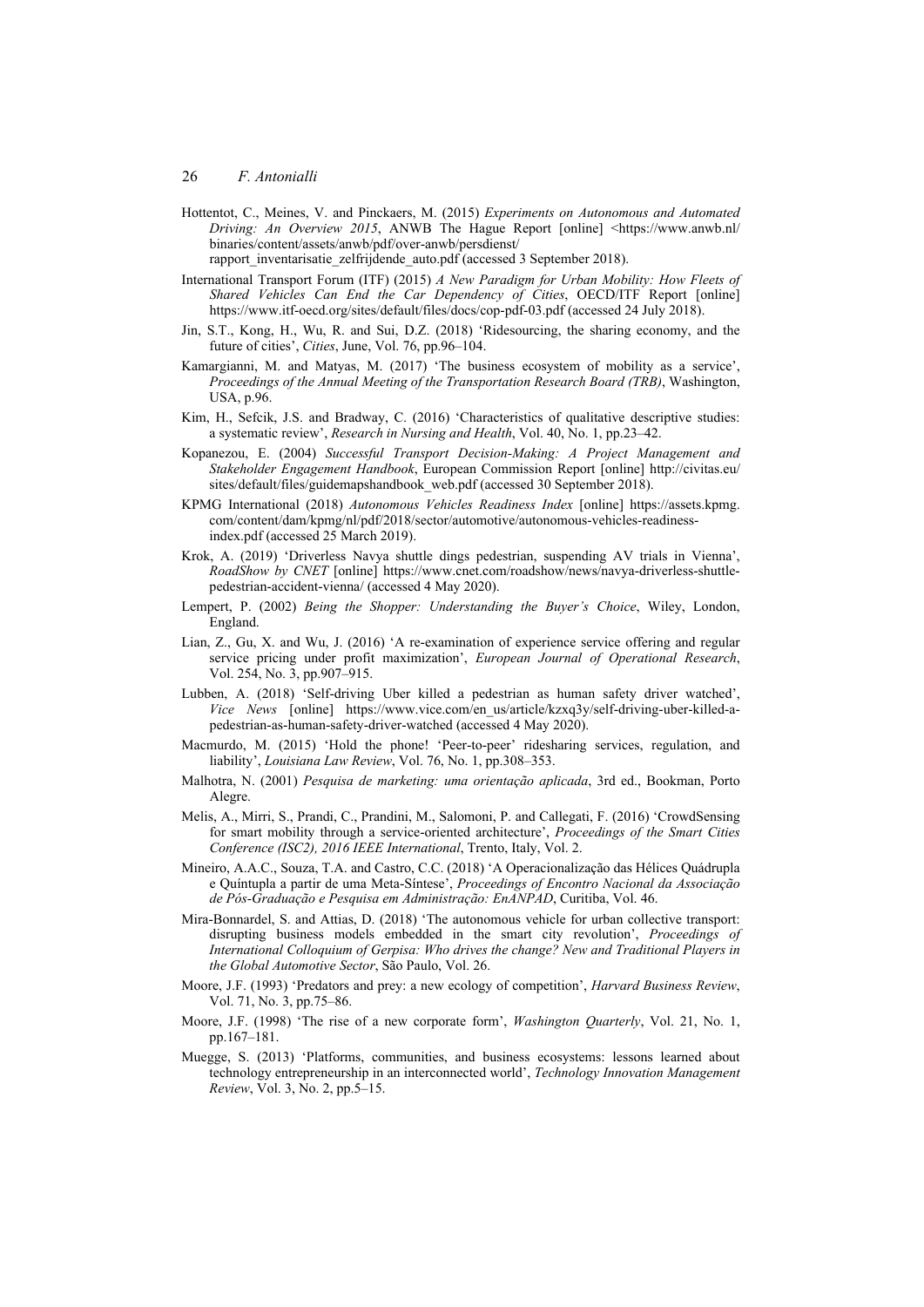- Mutz, F., Veronese, L.P., Oliveira-Santos, T., de Aguiar, E., Cheein, F.A.A. and De Souza, A.F. (2016) 'Large-scale mapping in complex field scenarios using an autonomous car', *Expert Systems with Applications*, March, Vol. 46, pp.439–462.
- NAVYA (2018) 'Autonom Cab: Le premier robot-taxi du marché', *Navya Dossier de Presse 2018* [online] https://navya.tech/wp-content/uploads/2018/02/DP-CAB-Navya-2018 27fev.pdf (accessed 30 September 2018).
- Osterwalder, A. and Pigneur, Y. (2010) *Business Model Generation: A Handbook for Visionaries, Game Changers, and Challengers*, John Wiley & Sons, New Jersey.
- Pakusch, C., Stevens, G., Boden, A. and Bossauer, P. (2018) 'Unintended effects of autonomous driving: a study on mobility preferences in the future', *Sustainability*, Vol. 10, No. 7, pp.2404–2426.
- Pancost, R.D. (2016) 'Cities lead on climate change', *Nature Geoscience*, March, Vol. 9, pp.264–266.
- Parker, G.G., Van Alstyne, M.W. and Choudary, S.P. (2016) *Platform Revolution: How Networked Markets are Transforming the Economy and How to Make Them Work for You*, 1st ed., W.W. Norton & Company, New York, USA.
- Parker, N., Shandro, A. and Cullen, E. (2017) *Autonomous and Connected Vehicles: Navigating the Legal Issues*, Allen & Overy Report [online] http://www.allenovery.com/ SiteCollectionDocuments/Autonomous-and-connected-vehicles.pdf (accessed 25 March 2019).
- Peng, T. and Sarazen, M. (2018) *Global Survey of Autonomous Vehicle Regulations* [online] https://medium.com/syncedreview/global-survey-of-autonomous-vehicle-regulations-6b8608f205f9 (accessed 25 March 2019).
- Penrod, J., Preston, D.B., Cain, R. and Starks, M.T. (2003) 'A discussion of chain referral as a method of sampling hard-to-reach populations', *Journal of Transcultural Nursing*, Vol. 4, No. 2, pp.100–107.
- Pessaro, B. (2016) *Evaluation of Automated Vehicle Technology for Transit 2016 Update*, National Center for Transit Research Report [online] https://www.nctr.usf.edu/wpcontent/uploads/2016/04/77060-21-Evaluation-of-Automated-Vehicle-Technology-for-Transit-2016-Update.pdf (accessed 30 September 2018).
- Pierce, B. (2017) 'Transformational transportation technologies workshop', *SlideShare* [online] https://www.slideshare.net/Heartland2050/transformational-transportation-technologiesworkshop (accessed 30 September 2018).
- Poorsartep, M. (2014) 'Self-driving cars: radical innovation in the transportation industry', in Christiansen, B., Yildiz, S. and Yildiz, E. (Eds.): *Transcultural Marketing for Incremental and Radical Innovation*, 1st ed., IGIGlobal, Hersey, Pennsylvania.
- Randazzo, R. (2014) 'Local motors makes crowd-sourced and 3-D cars', *AZ Central* [online] https://www.azcentral.com/story/money/business/2014/10/25/local-motors-printing-carchandler/17941815/ (accessed 30 September 2018).
- Rayle, L., Dai, D., Chan, N., Cervero, R. and Shaheen, S. (2016) 'Just a better taxi? A survey-based comparison of taxis, transit, and ridesourcing services in San Francisco', *Transport Policy*, January, Vol. 45, pp.168–178.
- Rogers, G. (2017) 'Cities now exploring autonomous buses but is it worth it?', *Eno Center for Transportation* [online] https://www.enotrans.org/article/cities-now-exploring-autonomousbuses-worth/ (accessed 9 November 2019).
- Rosenzweig, C., Solecki, W., Hammer, S.A. and Mehrotra, S. (2010) 'Cities lead the way in climate-change action', *Nature*, October, Vol. 467, pp.909–911.
- SAE (2016) 'Taxonomy and definitions for terms related to driving automation systems for on-road motor vehicles J3016\_201609', *Society of Automotive Engineers* [online] https://www.sae.org/ standards/content/j3016\_201609/ (accessed 5 July 2018).
- Sanderlowski, M. (2000) 'Whatever happened to qualitative description?', *Research in Nursing & Health*, Vol. 23, No. 4, pp.334–340.